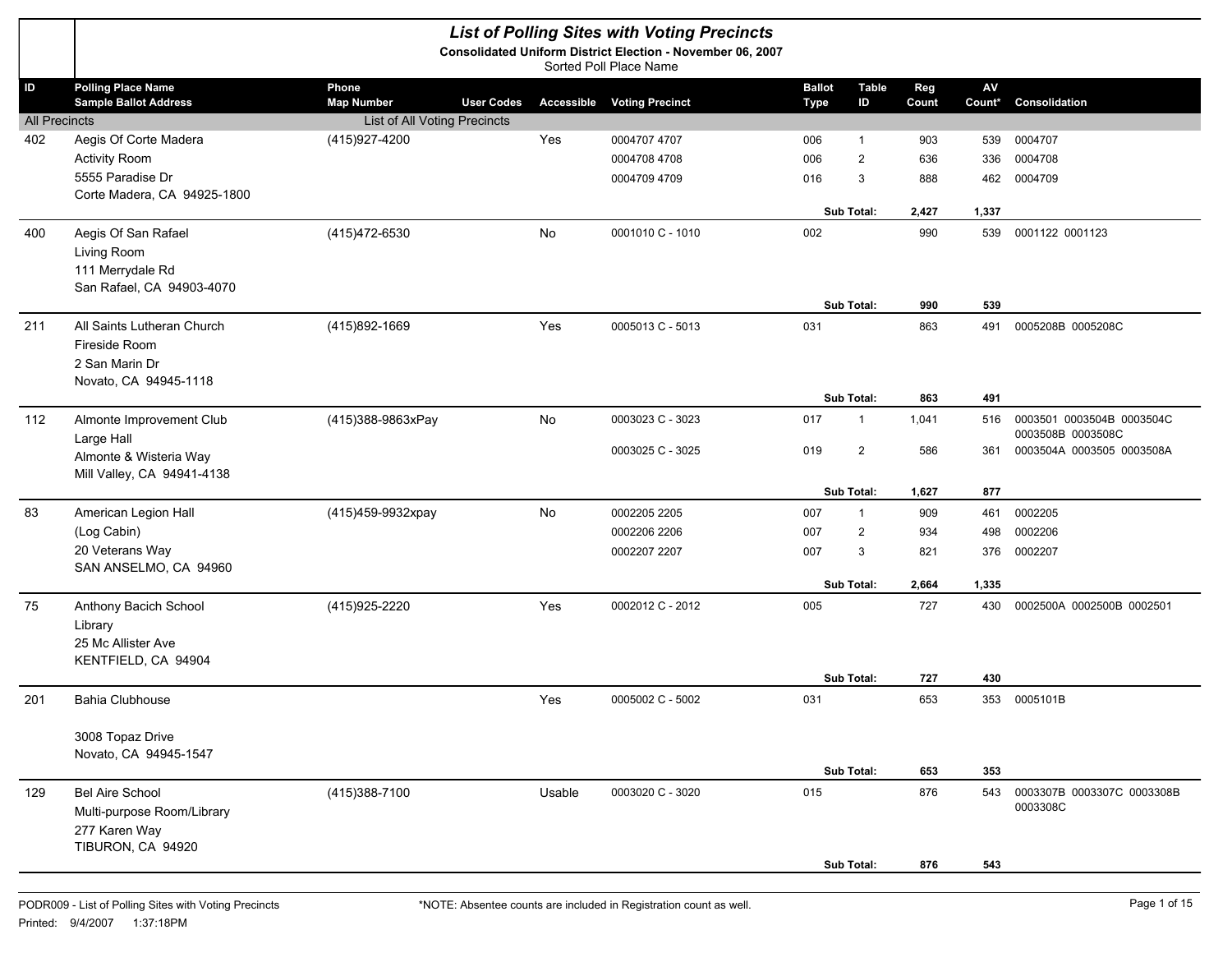| $\sf ID$             | <b>Polling Place Name</b>                        | Phone                               |                   |            |                        | <b>Ballot</b> | <b>Table</b>      | Reg   | ${\sf AV}$ |                            |
|----------------------|--------------------------------------------------|-------------------------------------|-------------------|------------|------------------------|---------------|-------------------|-------|------------|----------------------------|
|                      | <b>Sample Ballot Address</b>                     | <b>Map Number</b>                   | <b>User Codes</b> | Accessible | <b>Voting Precinct</b> | <b>Type</b>   | ID                | Count | Count*     | Consolidation              |
| <b>All Precincts</b> |                                                  | List of All Voting Precincts        |                   |            |                        |               |                   |       |            |                            |
| 349                  | Bel Marin Community Center<br>Large Room         | (415) 883-4222                      |                   | Yes        | 0005022 C - 5022       | 035           |                   | 1,022 | 487        | 0005302 0005305            |
|                      | 4 Montego Key                                    |                                     |                   |            |                        |               |                   |       |            |                            |
|                      | Novato, CA 94949-5301                            |                                     |                   |            |                        |               |                   |       |            |                            |
|                      |                                                  |                                     |                   |            |                        |               | Sub Total:        | 1,022 | 487        |                            |
| 133                  | <b>Belvedere Community Center</b>                | (415)789-9819xpay                   |                   | Yes        | 0003021 C - 3021       | 018           |                   | 1,481 | 947        | 0003401 0003402            |
|                      | Multi-purpose Room                               |                                     |                   |            |                        |               |                   |       |            |                            |
|                      | Community Road                                   |                                     |                   |            |                        |               |                   |       |            |                            |
|                      | Belvedere, CA 94920                              |                                     |                   |            |                        |               |                   |       |            |                            |
|                      |                                                  |                                     |                   |            |                        |               | <b>Sub Total:</b> | 1,481 | 947        |                            |
| 334                  | <b>Bennett House</b>                             | (415) 457-7318                      |                   | Yes        | 0002305 2305           | 008           |                   | 790   | 368        | 0002305                    |
|                      | Community Room/1st Floor<br>Claus Dr & Taylor Dr |                                     |                   |            |                        |               |                   |       |            |                            |
|                      | FAIRFAX, CA 94930                                |                                     |                   |            |                        |               |                   |       |            |                            |
|                      |                                                  |                                     |                   |            |                        |               | Sub Total:        | 790   | 368        |                            |
| 169                  | <b>Bolinas Community Center</b>                  | (415)868-2128                       |                   | Yes        | 0004019 C - 4019       | 029           |                   | 957   | 419        | 0004306A 0004306B 0004306C |
|                      | Main Hall                                        |                                     |                   |            |                        |               |                   |       |            | 0004306D 0004306E 0004306F |
|                      | Wharf Rd                                         |                                     |                   |            |                        |               |                   |       |            | 0004306H 0004307           |
|                      | Bolinas, CA 94924                                |                                     |                   |            |                        |               |                   |       |            |                            |
|                      |                                                  |                                     |                   |            |                        |               | Sub Total:        | 957   | 419        |                            |
| 356                  | Cape Marin                                       | $\overline{a}$<br><b>Contractor</b> |                   | Yes        | 0002001 C - 2001       | 005           |                   | 1,284 | 761        | 0002103 0002104A 0002104B  |
|                      | Club House                                       |                                     |                   |            |                        |               |                   |       |            |                            |
|                      | Laderman Lane<br>Greenbrae, CA 94904-2482        |                                     |                   |            |                        |               |                   |       |            |                            |
|                      |                                                  |                                     |                   |            |                        |               | <b>Sub Total:</b> | 1,284 | 761        |                            |
| 97                   | <b>Carpenters Union Hall</b>                     | (415) 453-9236                      |                   | Yes        | 0002023 C - 2023       | 001           | $\overline{1}$    | 851   | 416        | 0002903A 0002903B 0002906  |
|                      | Large Hall                                       |                                     |                   |            | 0002024 C - 2024       | 001           | $\overline{2}$    | 887   | 512        | 0002904 0002905            |
|                      | 647 Lindaro St                                   |                                     |                   |            |                        |               |                   |       |            |                            |
|                      | San Rafael, CA 94901-3960                        |                                     |                   |            |                        |               |                   |       |            |                            |
|                      |                                                  |                                     |                   |            |                        |               | Sub Total:        | 1,738 | 928        |                            |
| 8                    | Christ Presbyterian Church                       | (415) 479-2712                      |                   | Yes        | 0001003 C - 1003       | 002           | $\mathbf{1}$      | 895   | 470        | 0001108 0001116B           |
|                      | Sanctuary                                        |                                     |                   |            | 0001004 C - 1004       | 002           | $\overline{2}$    | 940   | 517        | 0001109 0001115            |
|                      | 620 Del Ganado Rd<br>SAN RAFAEL, CA 94903        |                                     |                   |            | 0001113 1113           | 002           | 3                 | 905   | 533        | 0001113                    |
|                      |                                                  |                                     |                   |            |                        |               | Sub Total:        | 2,740 | 1,520      |                            |
| 255                  | Coleman School                                   | (415)485-2420                       |                   | Yes        | 0001013 C - 1013       | 001           |                   | 892   |            | 513 0001204 0001205        |
|                      | Library                                          |                                     |                   |            |                        |               |                   |       |            |                            |
|                      | 800 Belle Avenue                                 |                                     |                   |            |                        |               |                   |       |            |                            |
|                      | San Rafael, CA 94901                             |                                     |                   |            |                        |               |                   |       |            |                            |
|                      |                                                  |                                     |                   |            |                        |               | Sub Total:        | 892   | 513        |                            |
| 354                  | Contempo Marin                                   | (415)479-6816                       |                   | Yes        | 0001007 C - 1007       | 002           |                   | 1,264 | 764        | 0001114 0001125            |
|                      | Main Room                                        |                                     |                   |            |                        |               |                   |       |            |                            |
|                      | 400 Yosemite Rd                                  |                                     |                   |            |                        |               |                   |       |            |                            |
|                      | San Rafael, CA 94903-2232                        |                                     |                   |            |                        |               |                   |       |            |                            |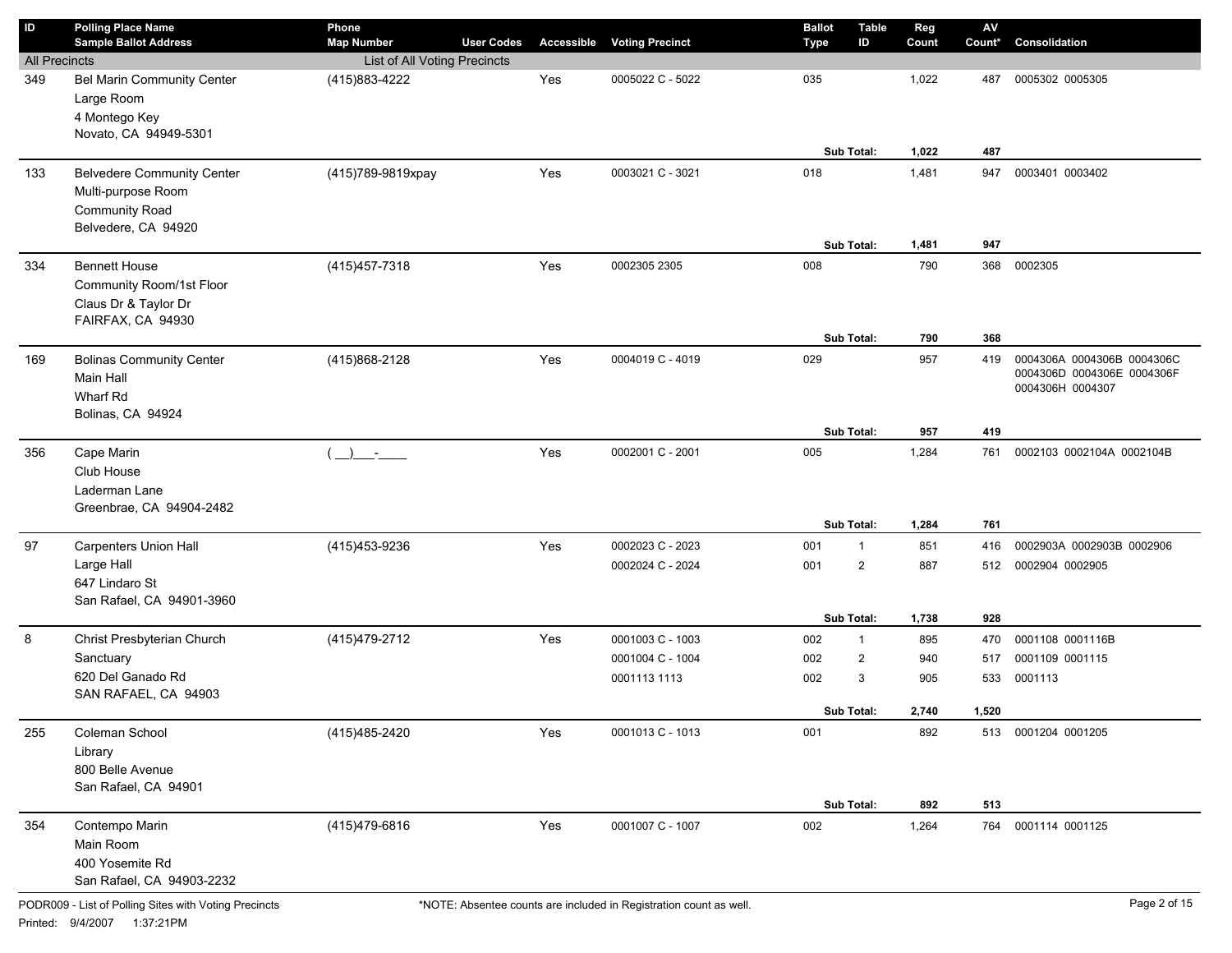| $\mathbf{D}$         | <b>Polling Place Name</b><br><b>Sample Ballot Address</b> | Phone<br><b>Map Number</b>          | <b>User Codes</b> | <b>Accessible</b> | <b>Voting Precinct</b> | <b>Ballot</b><br><b>Type</b> | <b>Table</b><br>ID | Reg<br>Count | AV<br>Count* | Consolidation           |
|----------------------|-----------------------------------------------------------|-------------------------------------|-------------------|-------------------|------------------------|------------------------------|--------------------|--------------|--------------|-------------------------|
| <b>All Precincts</b> |                                                           | <b>List of All Voting Precincts</b> |                   |                   |                        |                              |                    |              |              |                         |
|                      |                                                           |                                     |                   |                   |                        |                              | Sub Total:         | 1,264        | 764          |                         |
| 287                  | Corte Madera Recreation Center                            | (415) 927-5072                      |                   | Usable            | 0004024 C - 4024       | 006                          | $\mathbf{1}$       | 1,032        | 512          | 0004700 0004703         |
|                      | Main Hall                                                 |                                     |                   |                   | 0004025 C - 4025       | 006                          | $\overline{2}$     | 869          | 470          | 0004701 0004702         |
|                      | Tamalpais Dr                                              |                                     |                   |                   | 0004026 C - 4026       | 006                          | 3                  | 1,169        | 631          | 0004704 0004705 0004706 |
|                      | Corte Madera, CA 94925-1561                               |                                     |                   |                   |                        |                              | Sub Total:         | 3,070        | 1,613        |                         |
| 413                  | <b>Embassy Suites Hotel</b>                               |                                     |                   | Usable            | 0001006 C - 1006       | 002                          |                    | 912          | 465          | 0001112 0001126         |
|                      | Tiburon Room                                              |                                     |                   |                   |                        |                              |                    |              |              |                         |
|                      | 101 Mc Innis Parkway                                      |                                     |                   |                   |                        |                              |                    |              |              |                         |
|                      | San Rafael, CA 94903                                      |                                     |                   |                   |                        |                              |                    |              |              |                         |
|                      |                                                           |                                     |                   |                   |                        |                              | Sub Total:         | 912          | 465          |                         |
| 114                  | Episcopal Church Of Our Savior                            | (415) 388-1907                      |                   | Yes               | 0003006 C - 3006       | 011                          |                    | 924          | 506          | 0003205 0003206         |
|                      | Lovell Entrance - Fireside Room                           |                                     |                   |                   |                        |                              |                    |              |              |                         |
|                      | 10 Old Mill St                                            |                                     |                   |                   |                        |                              |                    |              |              |                         |
|                      | MILL VALLEY, CA 94941                                     |                                     |                   |                   |                        |                              | Sub Total:         | 924          | 506          |                         |
| 268                  | Fairfax Regional Library                                  | (415) 453-4517                      |                   | Usable            | 0002304 2304           | 008                          |                    | 909          | 430          | 0002304                 |
|                      | <b>Meeting Room</b>                                       |                                     |                   |                   |                        |                              |                    |              |              |                         |
|                      | 2097 Sir Francis Drake Blvd                               |                                     |                   |                   |                        |                              |                    |              |              |                         |
|                      | Fairfax, CA 94930-1115                                    |                                     |                   |                   |                        |                              |                    |              |              |                         |
|                      |                                                           |                                     |                   |                   |                        |                              | Sub Total:         | 909          | 430          |                         |
| 267                  | Fairfax Women's Club                                      | (415) 453-1584                      |                   | Yes               | 0002301 2301           | 008                          | $\mathbf{1}$       | 797          | 380          | 0002301                 |
|                      | Main Room                                                 |                                     |                   |                   | 0002302 2302           | 008                          | $\overline{2}$     | 836          | 402          | 0002302                 |
|                      | 46 Park Rd                                                |                                     |                   |                   | 0002303 2303           | 008                          | 3                  | 839          | 338          | 0002303                 |
|                      | FAIRFAX, CA 94930                                         |                                     |                   |                   |                        |                              | Sub Total:         | 2,472        | 1,120        |                         |
| $\overline{4}$       | First Presbyterian Church                                 | (415) 456-6760                      |                   | Yes               | 0001002 C - 1002       | 001                          | $\mathbf{1}$       | 879          | 531          | 0001104 0001105         |
|                      | Canoles Hall (enter Mission Ave)                          |                                     |                   |                   | 0002907 2907           | 001                          | $\overline{2}$     | 643          | 269          | 0002907                 |
|                      | 1510 5th Ave                                              |                                     |                   |                   |                        |                              |                    |              |              |                         |
|                      | San Rafael, CA 94901                                      |                                     |                   |                   |                        |                              |                    |              |              |                         |
|                      |                                                           |                                     |                   |                   |                        |                              | Sub Total:         | 1,522        | 800          |                         |
| 30                   | Glenwood School                                           | (415) 485-2430                      |                   | Yes               | 0001015 C - 1015       | 001                          |                    | 846          |              | 477 0001208 0001209     |
|                      | Library                                                   |                                     |                   |                   |                        |                              |                    |              |              |                         |
|                      | 25 Castlewood Dr                                          |                                     |                   |                   |                        |                              |                    |              |              |                         |
|                      | SAN RAFAEL, CA 94901                                      |                                     |                   |                   |                        |                              | Sub Total:         | 846          | 477          |                         |
| 19                   | Golden Hinde                                              | (415) 491-9645                      |                   | Yes               | 0001023 C - 1023       | 003                          | $\mathbf{1}$       | 286          | 201          | 0001701A                |
|                      | <b>Recreation Room</b>                                    |                                     |                   |                   | 0001124 1124           | 002                          | $\overline{2}$     | 813          | 484          | 0001124                 |
|                      | 5 Golden Hinde Blv                                        |                                     |                   |                   |                        |                              |                    |              |              |                         |
|                      | SAN RAFAEL, CA 94903                                      |                                     |                   |                   |                        |                              |                    |              |              |                         |
|                      |                                                           |                                     |                   |                   |                        |                              | Sub Total:         | 1,099        | 685          |                         |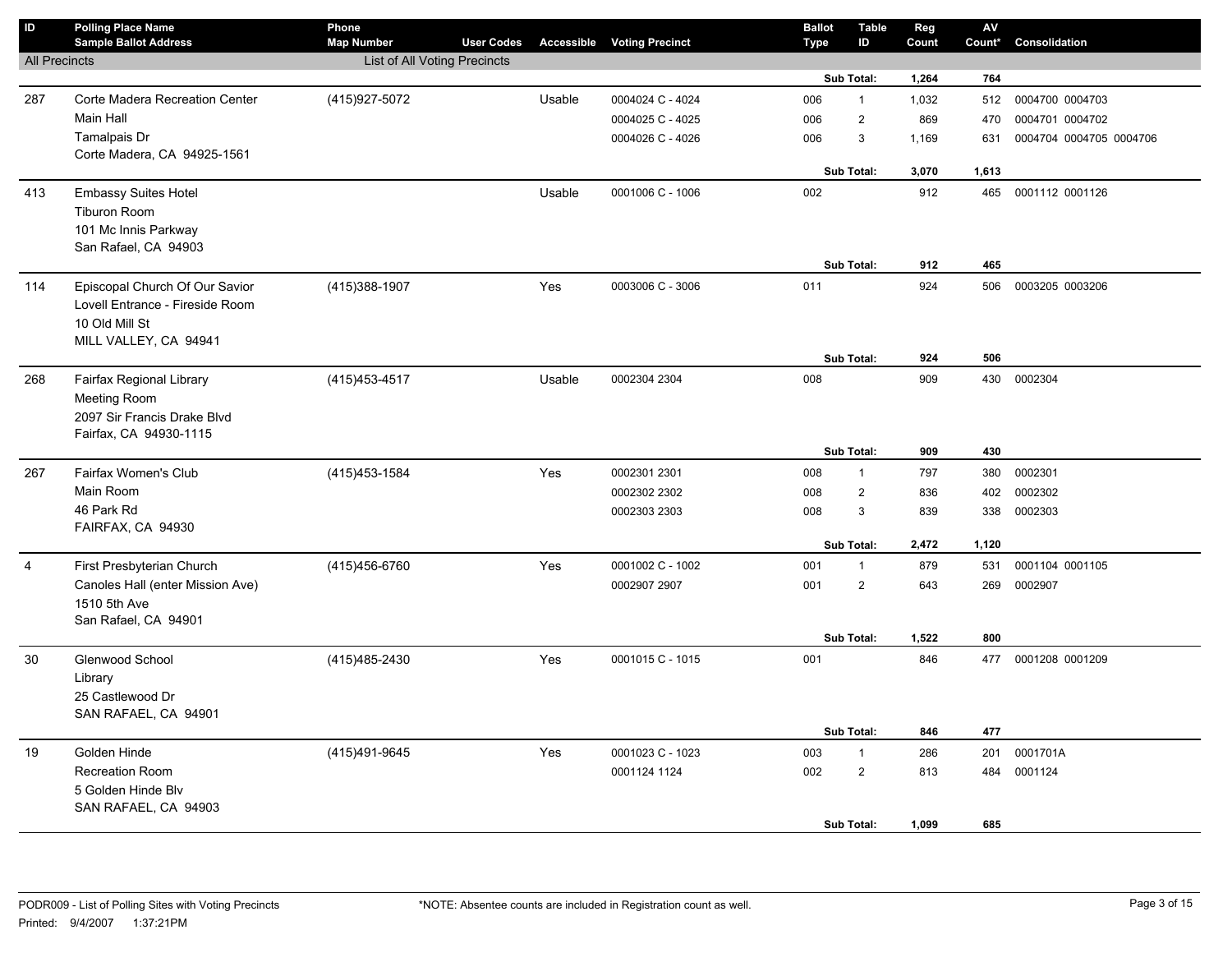| $\sf ID$             | <b>Polling Place Name</b><br><b>Sample Ballot Address</b>                                   | Phone<br><b>Map Number</b>          | <b>User Codes</b> | Accessible | <b>Voting Precinct</b> | <b>Ballot</b><br><b>Type</b> | Table<br>ID                  | Reg<br>Count   | $\mathsf{AV}$<br>Count* | Consolidation                                                                                     |
|----------------------|---------------------------------------------------------------------------------------------|-------------------------------------|-------------------|------------|------------------------|------------------------------|------------------------------|----------------|-------------------------|---------------------------------------------------------------------------------------------------|
| <b>All Precincts</b> |                                                                                             | <b>List of All Voting Precincts</b> |                   |            |                        |                              |                              |                |                         |                                                                                                   |
| 401                  | Hamilton Arts Center<br>War Room 2nd Floor<br>500 Palm Dr<br>Novato, CA 94949-5004          |                                     |                   | Yes        | 0005019 C - 5019       | 031                          | Sub Total:                   | 1,287<br>1,287 | 739<br>739              | 0005227 0005228                                                                                   |
| 370                  | Hill Community Room                                                                         |                                     |                   | Yes        | 0005007 C - 5007       | 031                          | $\mathbf{1}$                 | 690            | 350                     | 0005203B                                                                                          |
|                      | Behind Margaret Todd Sr Center<br>1560 Hill Road<br>Novato, CA 94947-4002                   |                                     |                   |            | 0005008 C - 5008       | 031                          | $\overline{2}$<br>Sub Total: | 655<br>1,345   | 378<br>728              | 0005204B                                                                                          |
| 163                  | Homestead Valley Community Ctr                                                              | (415) 388-0137                      |                   | Yes        | 0004016 C - 4016       | 017                          | $\mathbf{1}$                 | 824            | 450                     | 0004303 0004304                                                                                   |
|                      | <b>Upstairs Meeting Room</b><br>315 Montford Ave<br>MILL VALLEY, CA 94941                   |                                     |                   |            | 0004300 4300           | 017                          | $\overline{2}$               | 705            | 393                     | 0004300                                                                                           |
|                      |                                                                                             |                                     |                   |            |                        |                              | Sub Total:                   | 1,529          | 843                     |                                                                                                   |
| 218                  | Ignacio Hills Apartments                                                                    | (415) 883-7801                      |                   | Usable     | 0005215 5215           | 031                          | $\mathbf{1}$                 | 906            | 505                     | 0005215                                                                                           |
|                      | Clubhouse<br>431 Ignacio Blvd<br>NOVATO, CA 94949                                           |                                     |                   |            | 0005301 5301           | 027                          | $\overline{2}$               | 743            | 456                     | 0005301                                                                                           |
|                      |                                                                                             |                                     |                   |            |                        |                              | <b>Sub Total:</b>            | 1,649          | 961                     |                                                                                                   |
| 307                  | <b>Inverness Fire House</b><br>Conference Room<br>50 Inverness Way<br>INVERNESS, CA 94937   | (415) 669-1414                      |                   | No         | 0004005 C - 4005       | 024                          |                              | 507            | 244                     | 0004103C 0004103D                                                                                 |
|                      |                                                                                             |                                     |                   |            |                        |                              | Sub Total:                   | 507            | 244                     |                                                                                                   |
| 77                   | Kentfield Fire Station<br>Engine Room<br>1004 Sir Francis Drake Blvd<br>KENTFIELD, CA 94904 | (415) 453-3263                      |                   | Yes        | 0002014 C - 2014       | 005                          |                              | 939            | 497                     | 0002502 0002503                                                                                   |
|                      |                                                                                             |                                     |                   |            |                        |                              | Sub Total:                   | 939            | 497                     |                                                                                                   |
| 319                  | Korean Presbyterian Church<br>Class Room<br>635 Adrian Way<br>San Rafael, CA 94903          | (415) 472-2819                      |                   | Yes        | 0001017 C - 1017       | 003                          |                              | 764            | 375                     | 0001503 0001504A 0001504B<br>0001504C 0001504D<br>0001504E 0001504F 0001504G<br>0001504H 0001504M |
|                      |                                                                                             |                                     |                   |            |                        |                              | Sub Total:                   | 764            | 375                     |                                                                                                   |
| 199                  | Larkspur Courts Condominiums<br>Clubhouse<br>100 Old Quarry Road<br>Larkspur, CA 94939-2201 | (415)461-7004                       |                   | Usable     | 0004806 4806           | 004                          |                              | 374            | 134                     | 0004806                                                                                           |
|                      |                                                                                             |                                     |                   |            |                        |                              | Sub Total:                   | 374            | 134                     |                                                                                                   |
| 193                  | Larkspur Recreation Department                                                              | (415)927-6980x2255                  |                   | Yes        | 0002107 2107           | 006                          | $\mathbf{1}$                 | 453            | 238                     | 0002107                                                                                           |
|                      | Larkspur Community Room<br>240 Doherty Drive<br>Larkspur, CA 94939                          |                                     |                   |            | 0004800 4800           | 006                          | $\overline{2}$               | 481            | 304                     | 0004800                                                                                           |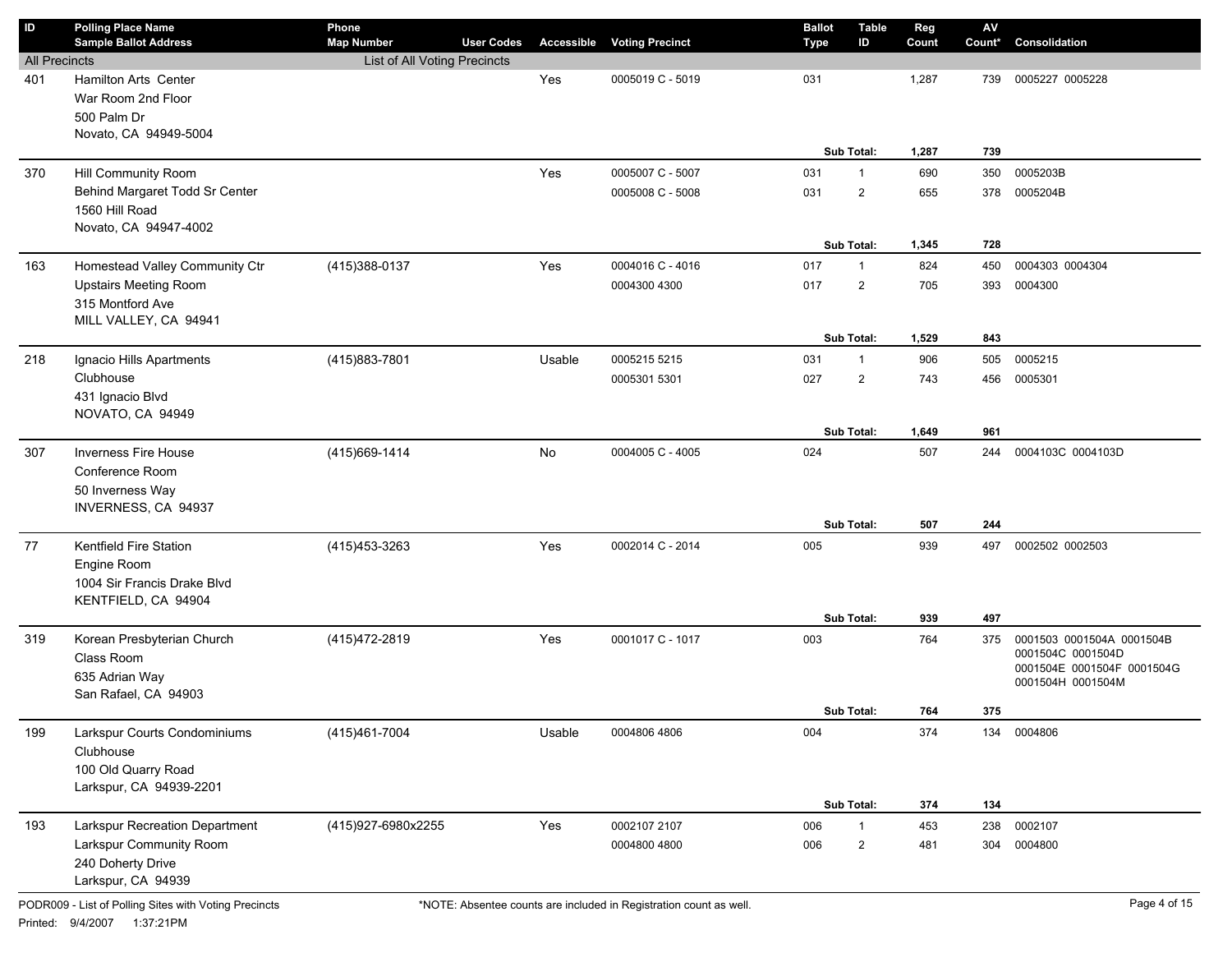| $\sf ID$             | <b>Polling Place Name</b><br><b>Sample Ballot Address</b> | Phone<br><b>Map Number</b>   | <b>User Codes</b> | Accessible | <b>Voting Precinct</b> | <b>Ballot</b><br><b>Type</b> | <b>Table</b><br>ID | Reg<br>Count | AV<br>Count* | Consolidation     |
|----------------------|-----------------------------------------------------------|------------------------------|-------------------|------------|------------------------|------------------------------|--------------------|--------------|--------------|-------------------|
| <b>All Precincts</b> |                                                           | List of All Voting Precincts |                   |            |                        |                              |                    |              |              |                   |
|                      |                                                           |                              |                   |            |                        |                              | Sub Total:         | 934          | 542          |                   |
| 343                  | Lincoln Hill Community Church                             | (415) 454-6618               |                   | No         | 0001106 1106           | 001                          | $\mathbf{1}$       | 597          | 283          | 0001106           |
|                      | Fellowship Room-upper Lot                                 |                              |                   |            | 0001107 1107           | 001                          | $\sqrt{2}$         | 760          | 390          | 0001107           |
|                      | 1411 Lincoln Ave                                          |                              |                   |            |                        |                              |                    |              |              |                   |
|                      | SAN RAFAEL, CA 94901                                      |                              |                   |            |                        |                              | Sub Total:         |              | 673          |                   |
|                      |                                                           |                              |                   |            |                        |                              |                    | 1,357        |              |                   |
| 229                  | Los Robles Mobile Home Park<br>Ladies Card Room           | (415) 883-6771               |                   | Yes        | 0005018 C - 5018       | 031                          |                    | 960          | 468          | 0005226B          |
|                      | 100 Roblar Dr                                             |                              |                   |            |                        |                              |                    |              |              |                   |
|                      | Novato, CA 94949-6133                                     |                              |                   |            |                        |                              |                    |              |              |                   |
|                      |                                                           |                              |                   |            |                        |                              | Sub Total:         | 960          | 468          |                   |
| 209                  | Lu Sutton School                                          | (415)897-3196                |                   | Usable     | 0005009 C - 5009       | 031                          |                    | 864          |              | 474 0005205B      |
|                      | Multi-purpose Room                                        |                              |                   |            |                        |                              |                    |              |              |                   |
|                      | 1800 Center Rd                                            |                              |                   |            |                        |                              |                    |              |              |                   |
|                      | NOVATO, CA 94947                                          |                              |                   |            |                        |                              |                    |              |              |                   |
|                      |                                                           |                              |                   |            |                        |                              | Sub Total:         | 864          | 474          |                   |
| 355                  | Lucas Valley Community Center                             |                              |                   | No         | 0001022 C - 1022       | 003                          | $\mathbf{1}$       | 775          | 497          | 0001605A 0001605B |
|                      | Community Room                                            |                              |                   |            | 0001604 1604           | 003                          | $\overline{2}$     | 660          |              | 414 0001604       |
|                      | 1201 Idylberry Rd                                         |                              |                   |            |                        |                              |                    |              |              |                   |
|                      | SAN RAFAEL, CA 94903                                      |                              |                   |            |                        |                              | Sub Total:         | 1,435        | 911          |                   |
| 399                  | Lynwood School                                            |                              |                   | Yes        | 0005213 5213           | 031                          | $\mathbf{1}$       | 741          | 421          | 0005213           |
|                      | Multi-purpose Room                                        |                              |                   |            | 0005217 5217           | 031                          | $\overline{2}$     | 863          | 501          | 0005217           |
|                      | 1320 Lynwood Dr                                           |                              |                   |            |                        |                              |                    |              |              |                   |
|                      | Novato, CA 94947-4629                                     |                              |                   |            |                        |                              |                    |              |              |                   |
|                      |                                                           |                              |                   |            |                        |                              | Sub Total:         | 1,604        | 922          |                   |
| 68                   | Manor School                                              | (415) 453-1544               |                   | Yes        | 0002306 2306           | 008                          | $\mathbf{1}$       | 769          | 374          | 0002306           |
|                      | Multi-purpose Room                                        |                              |                   |            | 0002701 2701           | 006                          | $\overline{2}$     | 593          | 319          | 0002701           |
|                      | 150 Oak Manor Dr                                          |                              |                   |            |                        |                              |                    |              |              |                   |
|                      | FAIRFAX, CA 94930                                         |                              |                   |            |                        |                              |                    |              |              |                   |
|                      |                                                           |                              |                   |            |                        |                              | Sub Total:         | 1,362        | 693          |                   |
| 152                  | Marin Amateur Radio Club                                  | (415)389-6630                |                   | Usable     | 0003705 3705           | 017                          |                    | 404          |              | 176 0003705       |
|                      | Main Meeting Room<br>27 Shell Rd                          |                              |                   |            |                        |                              |                    |              |              |                   |
|                      | MILL VALLEY, CA 94941                                     |                              |                   |            |                        |                              |                    |              |              |                   |
|                      |                                                           |                              |                   |            |                        |                              | Sub Total:         | 404          | 176          |                   |
| 332                  | Marin Ballet Board Room                                   |                              |                   | <b>No</b>  | 0001012 C - 1012       | 001                          |                    | 902          | 534          | 0001202 0001203   |
|                      | Off Grand To Belle/Elm                                    |                              |                   |            |                        |                              |                    |              |              |                   |
|                      | 100 Elm St                                                |                              |                   |            |                        |                              |                    |              |              |                   |
|                      | SAN RAFAEL, CA 94901                                      |                              |                   |            |                        |                              |                    |              |              |                   |
|                      |                                                           |                              |                   |            |                        |                              | Sub Total:         | 902          | 534          |                   |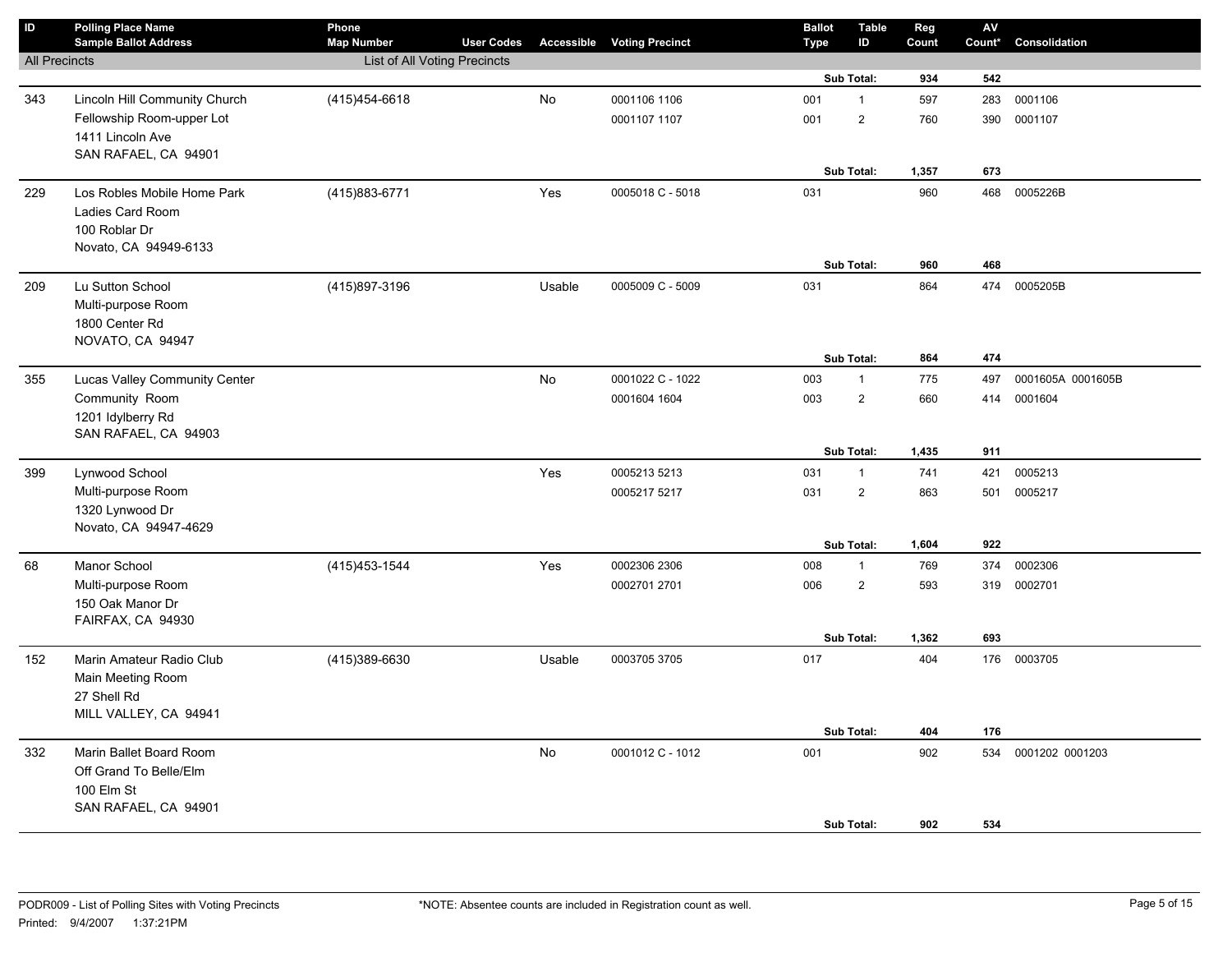| ID                   | <b>Polling Place Name</b><br><b>Sample Ballot Address</b>                                 | Phone<br><b>Map Number</b>   | <b>User Codes</b> |        | <b>Accessible Voting Precinct</b> | <b>Ballot</b><br>Type | <b>Table</b><br>ID      | Reg<br>Count | AV<br>Count* | Consolidation                                                        |
|----------------------|-------------------------------------------------------------------------------------------|------------------------------|-------------------|--------|-----------------------------------|-----------------------|-------------------------|--------------|--------------|----------------------------------------------------------------------|
| <b>All Precincts</b> |                                                                                           | List of All Voting Precincts |                   |        |                                   |                       |                         |              |              |                                                                      |
| 364                  | Marin Community Services Dist<br>Manzanita Center Lounge                                  | (415) 332-1441               |                   | No     | 0003029 C - 3029                  | 006                   | $\overline{1}$          | 1,149        | 631          | 0003600C 0003600D<br>0003600E 0003600F 0003600G<br>0003602B 0003602C |
|                      | 630 Drake Ave<br>MARIN CITY, CA 94965                                                     |                              |                   |        | 0003601 3601                      | 006                   | $\overline{\mathbf{c}}$ | 713          | 229          | 0003601                                                              |
|                      |                                                                                           |                              |                   |        |                                   |                       | <b>Sub Total:</b>       | 1,862        | 860          |                                                                      |
| 20                   | Marin County Ofc Of Education                                                             |                              |                   | Yes    | 0001009 C - 1009                  | 002                   | $\overline{1}$          | 928          | 544          | 0001117 0001118                                                      |
|                      | <b>Hollis Hall</b>                                                                        |                              |                   |        | 0001121 1121                      | 002                   | $\mathbf{2}$            | 928          | 463          | 0001121                                                              |
|                      | 1111 Las Gallinas Ave                                                                     |                              |                   |        |                                   |                       |                         |              |              |                                                                      |
|                      | SAN RAFAEL, CA 94903                                                                      |                              |                   |        |                                   |                       |                         |              |              |                                                                      |
|                      |                                                                                           |                              |                   |        |                                   |                       | Sub Total:              | 1,856        | 1,007        |                                                                      |
| 230                  | Marin Valley Mobile Country Club                                                          | (415) 883-5911               |                   | No     | 0005015 C - 5015                  | 033                   |                         | 369          | 244          | 0005212B                                                             |
|                      | Main Hall                                                                                 |                              |                   |        |                                   |                       |                         |              |              |                                                                      |
|                      | 100 Marin Valley Dr<br>NOVATO, CA 94949                                                   |                              |                   |        |                                   |                       |                         |              |              |                                                                      |
|                      |                                                                                           |                              |                   |        |                                   |                       | Sub Total:              | 369          | 244          |                                                                      |
| 41                   | Marinwood Community Center                                                                | (415) 479-0775               |                   | Yes    | 0001019 C - 1019                  | 003                   | $\mathbf{1}$            | 792          | 435          | 0001600 0001607A 0001607C                                            |
|                      | <b>Reception Hall</b>                                                                     |                              |                   |        | 0001020 C - 1020                  | 003                   | $\overline{\mathbf{c}}$ | 968          | 523          | 0001601 0001603                                                      |
|                      | 775 Miller Creek Rd                                                                       |                              |                   |        | 0001021 C - 1021                  | 003                   | 3                       | 810          | 393          | 0001602 0001606                                                      |
|                      | San Rafael, CA 94903                                                                      |                              |                   |        |                                   |                       |                         |              |              |                                                                      |
|                      |                                                                                           |                              |                   |        |                                   |                       | <b>Sub Total:</b>       | 2,570        | 1,351        |                                                                      |
| 372                  | Masonic Lodge                                                                             | (415)461-9970xpay            |                   | No     | 0002003 C - 2003                  | 006                   | $\mathbf{1}$            | 453          | 287          | 0002112A 0002112D                                                    |
|                      | Dining Room<br>1122 Magnolia Ave                                                          |                              |                   |        | 0002004 C - 2004                  | 005                   | $\overline{2}$          | 868          | 465          | 0002112B 0002112C 0002112E<br>0002504                                |
|                      | LARKSPUR, CA 94939                                                                        |                              |                   |        | 0002015 C - 2015                  | 005                   | 3                       | 883          | 565          | 0002505 0002506                                                      |
|                      |                                                                                           |                              |                   |        |                                   |                       | <b>Sub Total:</b>       | 2,204        | 1,317        |                                                                      |
| 383                  | Methodist Church Of San Rafael<br>Fireside Room<br>199 Greenfield Avenue                  | (415) 453-8716               |                   | Yes    | 0001001 C - 1001                  | 001                   |                         | 1,073        | 546          | 0001100 0001101                                                      |
|                      | San Rafael, CA 94901                                                                      |                              |                   |        |                                   |                       |                         |              |              |                                                                      |
|                      |                                                                                           |                              |                   |        |                                   |                       | Sub Total:              | 1,073        | 546          |                                                                      |
| 308                  | Mill Valley City Hall                                                                     | (415)388-4033x127            |                   | Usable | 0003204 3204                      | 011                   |                         | 896          | 508          | 0003204                                                              |
|                      | 2nd Floor Conference Room<br>26 Corte Madera Ave                                          |                              |                   |        |                                   |                       |                         |              |              |                                                                      |
|                      | MILL VALLEY, CA 94941                                                                     |                              |                   |        |                                   |                       |                         |              |              |                                                                      |
|                      |                                                                                           |                              |                   |        |                                   |                       | <b>Sub Total:</b>       | 896          | 508          |                                                                      |
| 396                  | Mill Valley Community Ctr                                                                 | (415) 383-1370               |                   | Yes    | 0003004 C - 3004                  | 011                   | $\mathbf{1}$            | 996          | 633          | 0003201 0003209                                                      |
|                      | Forest Room                                                                               |                              |                   |        | 0003011 C - 3011                  | 011                   | $\overline{\mathbf{c}}$ | 994          | 597          | 0003215 0003217                                                      |
|                      | 180 Camino Alto                                                                           |                              |                   |        |                                   |                       |                         |              |              |                                                                      |
|                      | Mill Valley, CA 94941-4603                                                                |                              |                   |        |                                   |                       |                         |              |              |                                                                      |
|                      |                                                                                           |                              |                   |        |                                   |                       | Sub Total:              | 1,990        | 1,230        |                                                                      |
| 164                  | Muir Beach Community Center<br>Main Meeting Room<br>19 Seacape Dr<br>Muir Beach, CA 94965 | (415)383-9969xPAY            |                   | Yes    | 0004012 C - 4012                  | 028                   |                         | 276          | 122          | 0004301A 0004301B 0004301C<br>0004301D 0004301E 0004301F<br>0004301G |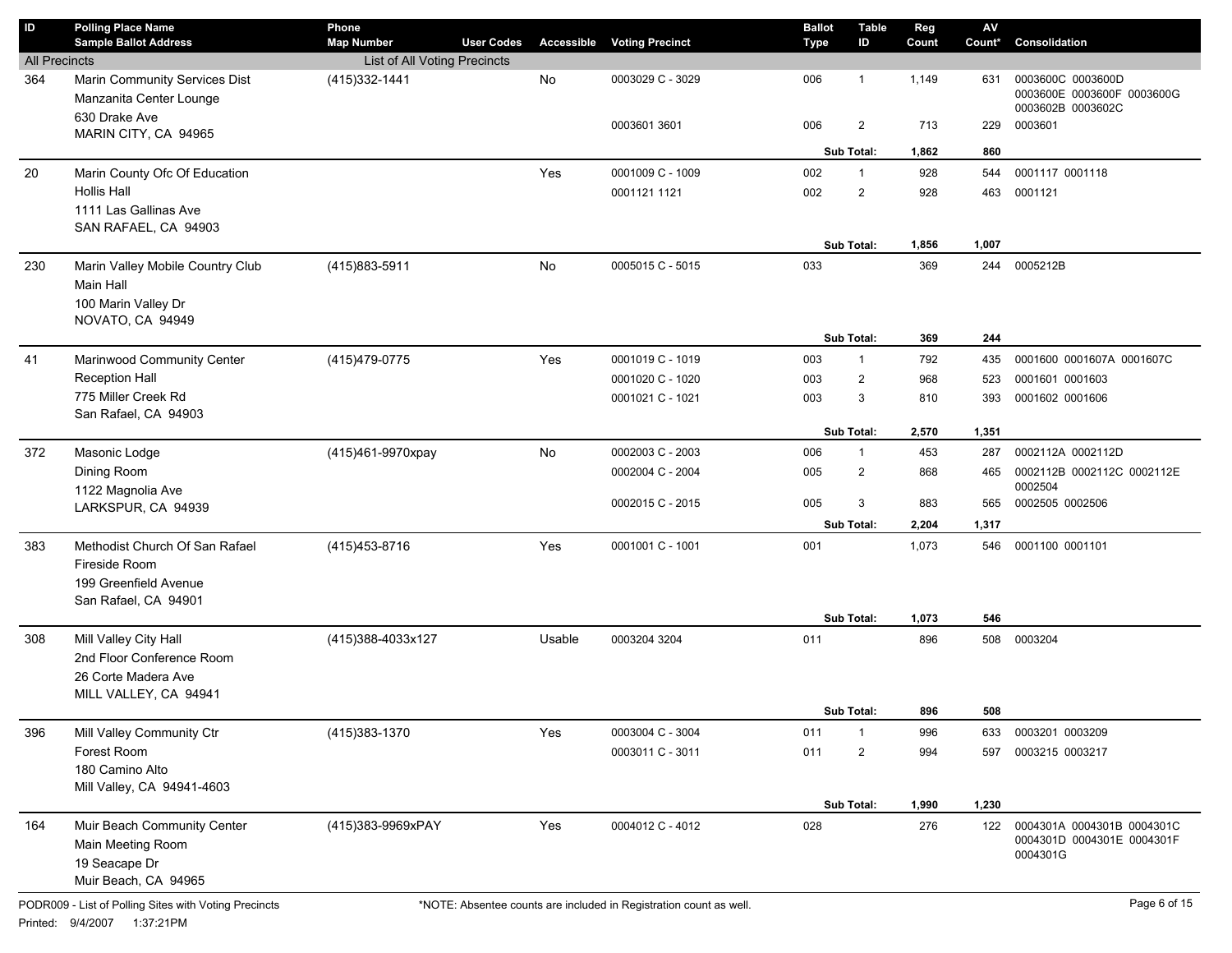| $\sf ID$             | <b>Polling Place Name</b><br><b>Sample Ballot Address</b>                                             | Phone<br><b>Map Number</b>   | <b>User Codes</b> | Accessible | <b>Voting Precinct</b> | <b>Ballot</b><br>Type | <b>Table</b><br>ID | Reg<br>Count | ${\sf AV}$<br>Count* | Consolidation                                   |
|----------------------|-------------------------------------------------------------------------------------------------------|------------------------------|-------------------|------------|------------------------|-----------------------|--------------------|--------------|----------------------|-------------------------------------------------|
| <b>All Precincts</b> |                                                                                                       | List of All Voting Precincts |                   |            |                        |                       |                    |              |                      |                                                 |
|                      |                                                                                                       |                              |                   |            |                        |                       | Sub Total:         | 276          | 122                  |                                                 |
| 418                  | Muir Woods Park Community Association<br>Main Room<br>40 Ridge Ave                                    | (415)381-3119                |                   | Usable     | 0004015 C - 4015       | 028                   |                    | 488          | 233                  | 0004302B 0004302C<br>0004302D 0004302E 0004302F |
|                      | Mill Valley, CA 94941-1783                                                                            |                              |                   |            |                        |                       |                    |              |                      |                                                 |
|                      |                                                                                                       |                              |                   |            |                        |                       | Sub Total:         | 488          | 233                  |                                                 |
| 228                  | Munoz Residence<br>Garage<br>575 Fairway Dr                                                           | (415) 883-5161               |                   | No         | 0005225 5225           | 031                   |                    | 616          | 411                  | 0005225                                         |
|                      | NOVATO, CA 94949                                                                                      |                              |                   |            |                        |                       |                    |              |                      |                                                 |
|                      |                                                                                                       |                              |                   |            |                        |                       | Sub Total:         | 616          | 411                  |                                                 |
| 16                   | Nazareth House<br>Arts & Craft Room<br>245 Nova Albion Way<br>SAN RAFAEL, CA 94903                    | (415)479-8282x33             |                   | Yes        | 0001005 C - 1005       | 002                   |                    | 899          | 532                  | 0001111 0001119 0001120                         |
|                      |                                                                                                       |                              |                   |            |                        |                       | Sub Total:         | 899          | 532                  |                                                 |
| 417                  | Nicasio School<br>Multi Purpose Room<br>5555 Nicasio Valley Rd<br>Nicasio, CA 94946                   | (415) 662-2184               |                   | Yes        | 0004006 C - 4006       | 006                   |                    | 399          | 185                  | 0004200A 0004200C                               |
|                      |                                                                                                       |                              |                   |            |                        |                       | Sub Total:         | 399          | 185                  |                                                 |
| 237                  | No Marin Water District Ofc<br>Front Lobby<br>Redwood Hwy & Rush Creek Pl<br>Novato, CA 94945-2426    | (415)897-4133                |                   | Yes        | 0005016 C - 5016       | 031                   |                    | 980          | 545                  | 0005222B 0005222C                               |
|                      |                                                                                                       |                              |                   |            |                        |                       | Sub Total:         | 980          | 545                  |                                                 |
| 348                  | Novato Library<br>Community Room<br>1720 Novato Blvd<br>Novato, CA 94947-3049                         | (415)897-5216                |                   | Yes        | 0005004 C - 5004       | 031                   |                    | 860          | 450                  | 0005200 0005210B                                |
|                      |                                                                                                       |                              |                   |            |                        |                       | Sub Total:         | 860          | 450                  |                                                 |
| 234                  | Novato Fire Protection District<br>Second Floor Meeting Room<br>7025 Redwood Blvd<br>NOVATO, CA 94949 | (415) 878-2681               |                   | Yes        | 0005216 5216           | 031                   |                    | 564          |                      | 293 0005216                                     |
|                      |                                                                                                       |                              |                   |            |                        |                       | Sub Total:         | 564          | 293                  |                                                 |
| 350                  | Novato Fire Station                                                                                   | (415) 878-2682               |                   | Usable     | 0005023 C - 5023       | 027                   | $\mathbf{1}$       | 336          | 181                  | 0005303A                                        |
|                      | <b>Drill Tower Classroom</b><br>450 Atherton Ave-corner Olive<br>Novato, CA 94945-3461                |                              |                   |            | 0005024 C - 5024       | 026                   | $\overline{2}$     | 933          | 518                  | 0005303B 0005303C<br>0005303D 0005304           |
|                      |                                                                                                       |                              |                   |            |                        |                       | Sub Total:         | 1,269        | 699                  |                                                 |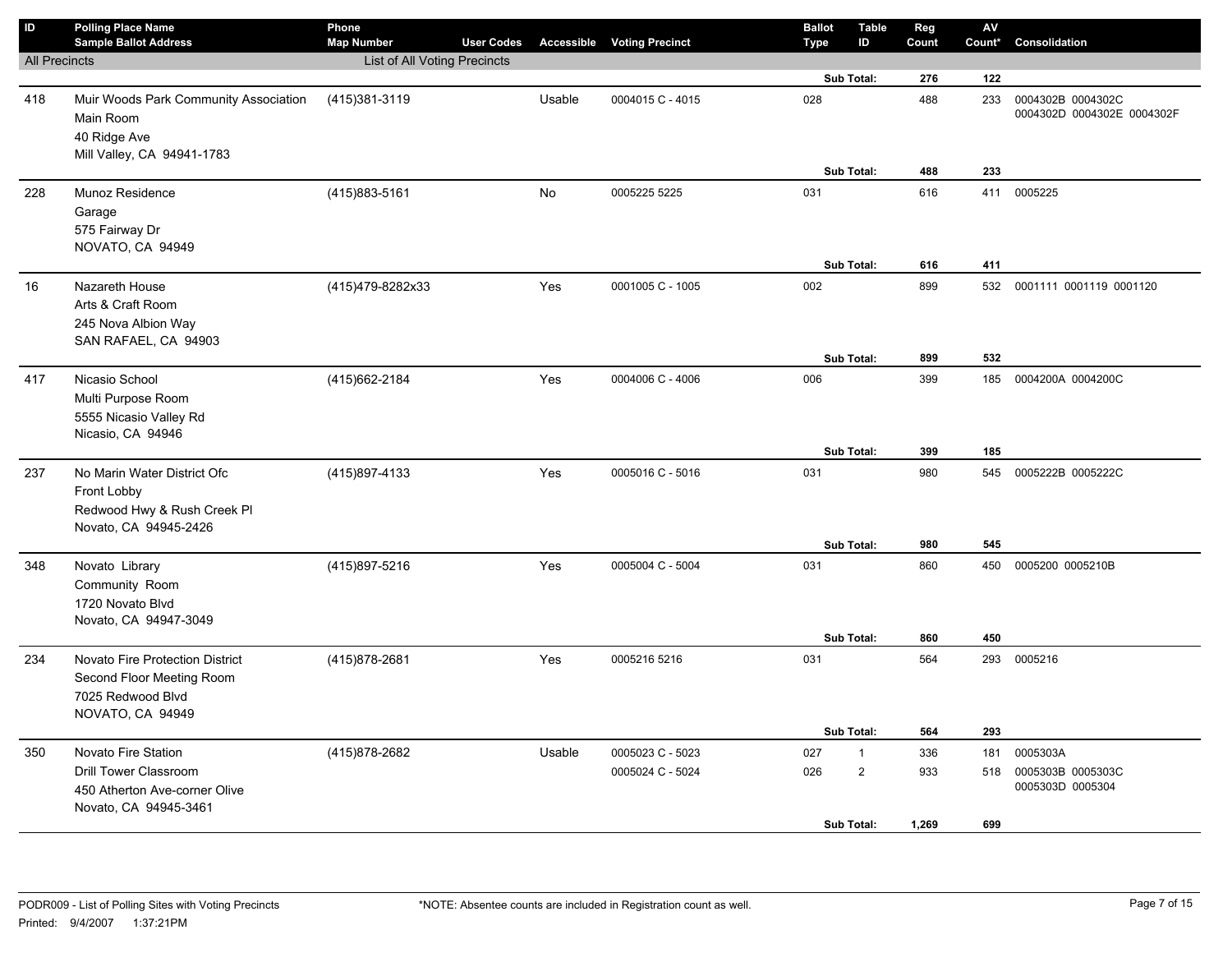| $\sf ID$             | <b>Polling Place Name</b><br><b>Sample Ballot Address</b> | Phone<br><b>Map Number</b>   | <b>User Codes</b> | Accessible | <b>Voting Precinct</b> | <b>Ballot</b><br><b>Type</b> | <b>Table</b><br>ID | Reg<br>Count | $\mathsf{AV}$<br>Count* | Consolidation    |
|----------------------|-----------------------------------------------------------|------------------------------|-------------------|------------|------------------------|------------------------------|--------------------|--------------|-------------------------|------------------|
| <b>All Precincts</b> |                                                           | List of All Voting Precincts |                   |            |                        |                              |                    |              |                         |                  |
| 232                  | Novato Fire Station #3                                    | (415)897-9863xPAY            |                   | Yes        | 0005223 5223           | 031                          | $\overline{1}$     | 843          | 442                     | 0005223          |
|                      | Engine Room                                               |                              |                   |            | 0005224 5224           | 031                          | $\overline{2}$     | 813          | 443                     | 0005224          |
|                      | 65 San Ramon Way                                          |                              |                   |            |                        |                              |                    |              |                         |                  |
|                      | Novato, CA 94945-1638                                     |                              |                   |            |                        |                              |                    |              |                         |                  |
|                      |                                                           |                              |                   |            |                        |                              | Sub Total:         | 1,656        | 885                     |                  |
| 340                  | Novato Human Needs Center                                 | (415)897-4147x22             |                   | <b>No</b>  | 0005011 C - 5011       | 031                          | $\overline{1}$     | 623          | 312                     | 0005206B         |
|                      | <b>Community Room</b>                                     |                              |                   |            | 0005012 C - 5012       | 031                          | $\overline{2}$     | 827          | 490                     | 0005207B         |
|                      | 1907 Novato Blvd                                          |                              |                   |            |                        |                              |                    |              |                         |                  |
|                      | NOVATO, CA 94947                                          |                              |                   |            |                        |                              |                    |              |                         |                  |
|                      |                                                           |                              |                   |            |                        |                              | Sub Total:         | 1,450        | 802                     |                  |
| 373                  | Novato Oaks Inn                                           | (415)883-4400xPAY            |                   | <b>No</b>  | 0005221 5221           | 031                          |                    | 875          | 511                     | 0005221          |
|                      | Lobby Area                                                |                              |                   |            |                        |                              |                    |              |                         |                  |
|                      | 215 Alameda Del Prado                                     |                              |                   |            |                        |                              |                    |              |                         |                  |
|                      | Novato, CA 94949-6657                                     |                              |                   |            |                        |                              | Sub Total:         | 875          | 511                     |                  |
| 205                  | Novato School District Offices                            | (415)897-4201x255            |                   | <b>No</b>  | 0005003 C - 5003       | 031                          | $\overline{1}$     | 675          | 348                     | 0005102B         |
|                      | Conference Room 107                                       |                              |                   |            | 0005005 C - 5005       | 031                          | $\overline{2}$     | 865          | 381                     | 0005201A         |
|                      | 1015 Seventh St                                           |                              |                   |            |                        |                              |                    |              |                         |                  |
|                      | Novato, CA 94945-2228                                     |                              |                   |            |                        |                              |                    |              |                         |                  |
|                      |                                                           |                              |                   |            |                        |                              | Sub Total:         | 1,540        | 729                     |                  |
| 203                  | Olive School                                              | (415) 897-2131               |                   | Usable     | 0005103 5103           | 031                          |                    | 961          | 577                     | 0005103          |
|                      | Multi-purpose Room                                        |                              |                   |            |                        |                              |                    |              |                         |                  |
|                      | 629 Plum St-park Lot Off Olive                            |                              |                   |            |                        |                              |                    |              |                         |                  |
|                      | NOVATO, CA 94945                                          |                              |                   |            |                        |                              |                    |              |                         |                  |
|                      |                                                           |                              |                   |            |                        |                              | Sub Total:         | 961          | 577                     |                  |
| 278                  | Our Lady Of Mt Carmel Church                              | (415)388-4190                |                   | <b>No</b>  | 0003007 C - 3007       | 011                          | $\overline{1}$     | 919          | 506                     | 0003208 0003210  |
|                      | O Brien Hall (use Church Park Lot)                        |                              |                   |            | 0003207 3207           | 011                          | $\overline{2}$     | 916          | 496                     | 0003207          |
|                      | 3 Oakdale Ave                                             |                              |                   |            |                        |                              |                    |              |                         |                  |
|                      | MILL VALLEY, CA 94941                                     |                              |                   |            |                        |                              |                    |              |                         |                  |
|                      |                                                           |                              |                   |            |                        |                              | Sub Total:         | 1,835        | 1,002                   |                  |
| 280                  | Park School                                               | (415)388-6059                |                   | <b>No</b>  | 0003008 C - 3008       | 011                          | $\overline{1}$     | 863          | 492                     | 0003211A 0003214 |
|                      | Auditorium                                                |                              |                   |            | 0003010 C - 3010       | 011                          | $\overline{2}$     | 853          | 426                     | 0003212 0003213  |
|                      | 360 E. Blithedale Ave                                     |                              |                   |            |                        |                              |                    |              |                         |                  |
|                      | Mill Valley, CA 94941-2140                                |                              |                   |            |                        |                              | Sub Total:         | 1,716        | 918                     |                  |
| 181                  | <b>Pickleweed Community Center</b>                        | (415) 485-3077               |                   | Yes        | 0004600 4600           | 001                          | $\overline{1}$     | 645          | 274                     | 0004600          |
|                      | Classroom 4 &5                                            |                              |                   |            | 0004601 4601           |                              |                    |              | 522                     | 0004601          |
|                      | 50 Canal St                                               |                              |                   |            |                        | 001                          | $\overline{2}$     | 887          |                         |                  |
|                      | SAN RAFAEL, CA 94901                                      |                              |                   |            |                        |                              |                    |              |                         |                  |
|                      |                                                           |                              |                   |            |                        |                              | Sub Total:         | 1,532        | 796                     |                  |
| 175                  | Pleasant Valley School                                    | (415)897-5104                |                   | Usable     | 0004501 4501           | 031                          |                    | 898          | 500                     | 0004501          |
|                      | Science Room                                              |                              |                   |            |                        |                              |                    |              |                         |                  |
|                      | 755 Sutro Ave                                             |                              |                   |            |                        |                              |                    |              |                         |                  |
|                      | NOVATO, CA 94947                                          |                              |                   |            |                        |                              |                    |              |                         |                  |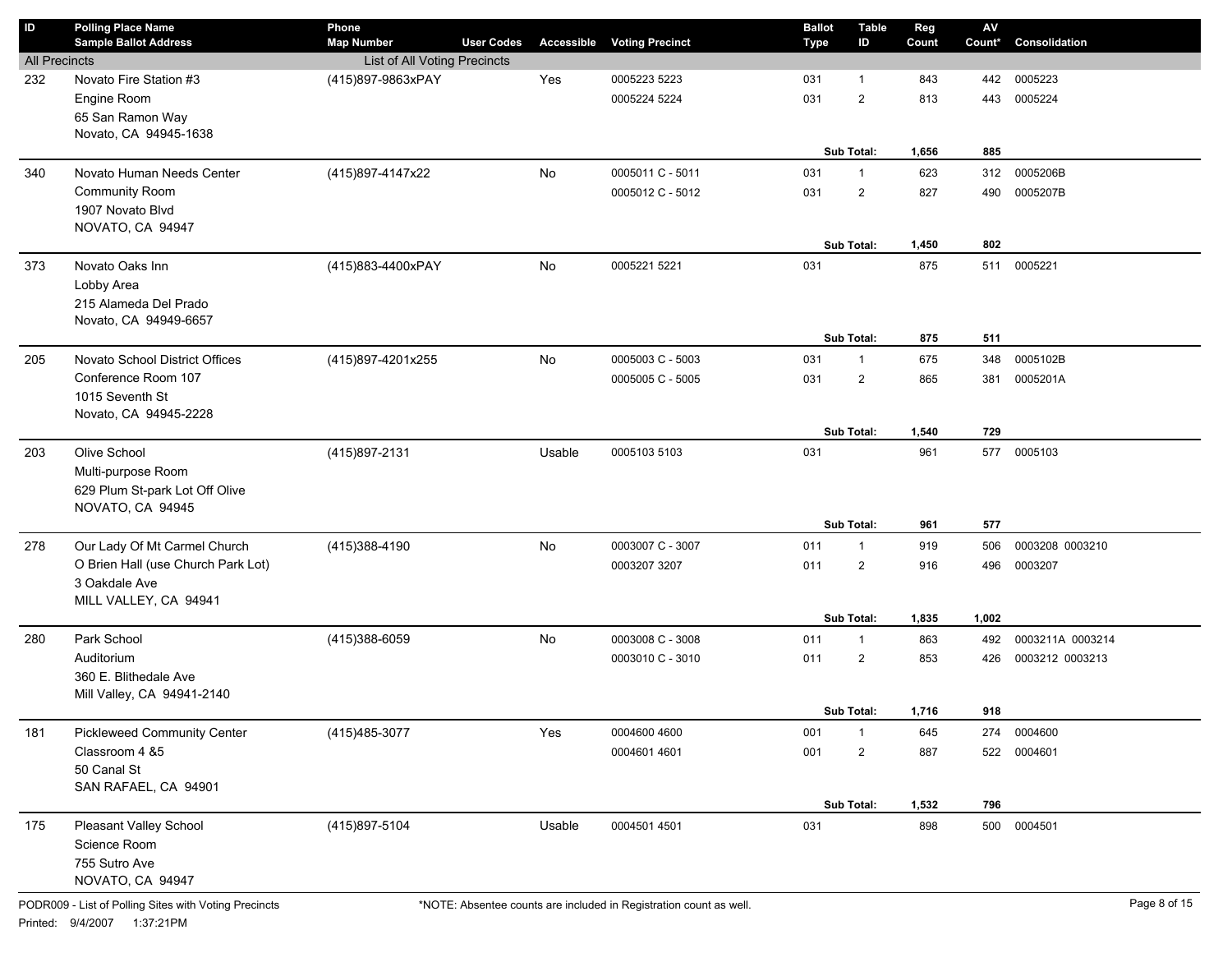| ID                   | <b>Polling Place Name</b><br><b>Sample Ballot Address</b> | Phone<br><b>Map Number</b>   | <b>User Codes</b> | Accessible | <b>Voting Precinct</b> | <b>Ballot</b><br><b>Type</b> | <b>Table</b><br>ID | Reg<br>Count | ${\sf AV}$<br>Count* | Consolidation                                   |
|----------------------|-----------------------------------------------------------|------------------------------|-------------------|------------|------------------------|------------------------------|--------------------|--------------|----------------------|-------------------------------------------------|
| <b>All Precincts</b> |                                                           | List of All Voting Precincts |                   |            |                        |                              |                    |              |                      |                                                 |
|                      |                                                           |                              |                   |            |                        |                              | Sub Total:         | 898          | 500                  |                                                 |
| 210                  | Presbyterian Church Of Novato                             | (415)897-6152                |                   | Yes        | 0004503 4503           | 031                          | $\mathbf{1}$       | 645          | 361                  | 0004503                                         |
|                      | <b>Trevitt Hall</b>                                       |                              |                   |            | 0005020 C - 5020       | 026                          | 2                  | 418          | 224                  | 0005300A 0005300C                               |
|                      | 710 Wilson Ave                                            |                              |                   |            |                        |                              |                    |              |                      |                                                 |
|                      | NOVATO, CA 94947                                          |                              |                   |            |                        |                              |                    |              |                      |                                                 |
|                      |                                                           |                              |                   |            |                        |                              | Sub Total:         | 1,063        | 585                  |                                                 |
| 59                   | Prudential California Realty                              | (415) 457-7340               |                   | Usable     | 0002007 C - 2007       | 007                          |                    | 926          | 497                  | 0002208 0002209                                 |
|                      | Downstairs Main Room<br>1604 Sir Francis Drake Blv        |                              |                   |            |                        |                              |                    |              |                      |                                                 |
|                      | SAN ANSELMO, CA 94960                                     |                              |                   |            |                        |                              |                    |              |                      |                                                 |
|                      |                                                           |                              |                   |            |                        |                              | Sub Total:         | 926          | 497                  |                                                 |
| 285                  | Pt. Reyes Fire Station                                    | (415)446-4464                |                   | Yes        | 0004002 C - 4002       | 022                          |                    | 1,137        | 570                  | 0004100B 0004100C                               |
|                      | <b>Community Meeting Room</b>                             |                              |                   |            |                        |                              |                    |              |                      | 0004100D 0004100E 0004100F                      |
|                      | 4th & B St                                                |                              |                   |            |                        |                              |                    |              |                      | 0004100G 0004100H<br>0004102A 0004102B 0004102C |
|                      | Point Reyes, CA 94956                                     |                              |                   |            |                        |                              |                    |              |                      | 0004102D 0004102F                               |
|                      |                                                           |                              |                   |            |                        |                              | Sub Total:         | 1,137        | 570                  |                                                 |
| 196                  | Redwoods Presbyterian Church                              | (415) 924-4832               |                   | Usable     | 0002002 C - 2002       | 006                          |                    | 919          | 525                  | 0002110 0002111                                 |
|                      | Fellowship Hall                                           |                              |                   |            |                        |                              |                    |              |                      |                                                 |
|                      | 110 Magnolia Ave<br>LARKSPUR, CA 94939                    |                              |                   |            |                        |                              |                    |              |                      |                                                 |
|                      |                                                           |                              |                   |            |                        |                              | Sub Total:         | 919          | 525                  |                                                 |
| 73                   | Ross School                                               | (415) 457-2705               |                   | Yes        | 0002011 C - 2011       | 009                          | $\mathbf{1}$       | 762          | 394                  | 0002400B 0002401                                |
|                      | <b>Front Hall</b>                                         |                              |                   |            | 0002402 2402           | 009                          | $\overline{2}$     | 815          | 482                  | 0002402                                         |
|                      | Lagunitas Rd                                              |                              |                   |            |                        |                              |                    |              |                      |                                                 |
|                      | Ross, CA 94957                                            |                              |                   |            |                        |                              |                    |              |                      |                                                 |
|                      |                                                           |                              |                   |            |                        |                              | Sub Total:         | 1,577        | 876                  |                                                 |
| 357                  | Ross Valley Fire Station #20                              | (415) 258-4620               |                   | Yes        | 0002008 C - 2008       | 007                          | $\mathbf{1}$       | 932          | 494                  | 0002210 0002211                                 |
|                      | Engine Room                                               |                              |                   |            | 0002009 C - 2009       | 007                          | $\overline{2}$     | 954          | 519                  | 0002212 0002213                                 |
|                      | Arroyo & Butterfield Rd<br>San Anselmo, CA 94960-1262     |                              |                   |            |                        |                              |                    |              |                      |                                                 |
|                      |                                                           |                              |                   |            |                        |                              | <b>Sub Total:</b>  | 1,886        | 1,013                |                                                 |
| 3                    | Rotary Manor                                              | (415) 459-6558               |                   | Usable     | 0001102 1102           | 001                          | $\mathbf{1}$       | 917          | 470                  | 0001102                                         |
|                      | <b>Recreation Room</b>                                    |                              |                   |            | 0001103 1103           | 001                          | $\overline{2}$     | 947          | 498                  | 0001103                                         |
|                      | 1821 Fifth Ave                                            |                              |                   |            |                        |                              |                    |              |                      |                                                 |
|                      | SAN RAFAEL, CA 94901                                      |                              |                   |            |                        |                              |                    |              |                      |                                                 |
|                      |                                                           |                              |                   |            |                        |                              | Sub Total:         | 1,864        | 968                  |                                                 |
| 170                  | San Geronimo Valley Community Center                      | (415) 488-8888               |                   | Yes        | 0004400 4400           | 006                          | $\mathbf{1}$       | 708          | 301                  | 0004400                                         |
|                      | West Room                                                 |                              |                   |            | 0004401 4401           | 006                          | $\overline{2}$     | 714          | 334                  | 0004401                                         |
|                      | Sir Francis Drake Blvd<br>San Geronimo, CA 94963          |                              |                   |            |                        |                              |                    |              |                      |                                                 |
|                      |                                                           |                              |                   |            |                        |                              | Sub Total:         | 1,422        | 635                  |                                                 |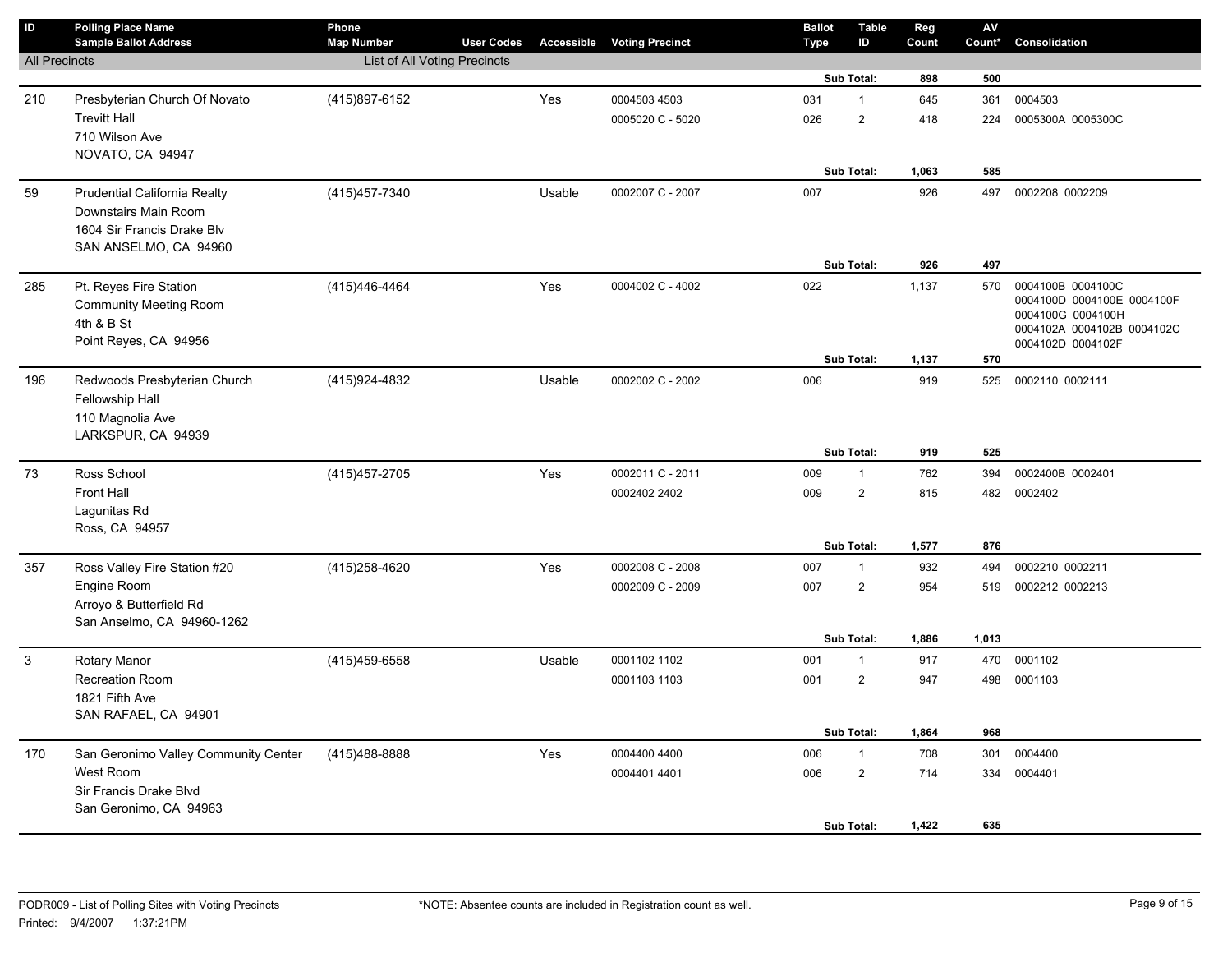| $\sf ID$             | <b>Polling Place Name</b><br><b>Sample Ballot Address</b> | Phone<br><b>Map Number</b>   | <b>User Codes</b> | Accessible | <b>Voting Precinct</b> | <b>Ballot</b><br><b>Type</b> | <b>Table</b><br>ID | Reg<br>Count | ${\sf AV}$<br>Count* | Consolidation                                   |
|----------------------|-----------------------------------------------------------|------------------------------|-------------------|------------|------------------------|------------------------------|--------------------|--------------|----------------------|-------------------------------------------------|
| <b>All Precincts</b> |                                                           | List of All Voting Precincts |                   |            |                        |                              |                    |              |                      |                                                 |
| 406                  | San Jose Middle School                                    | (415)883-7831                |                   | Yes        | 0005219 5219           | 031                          | $\mathbf{1}$       | 602          | 371                  | 0005219                                         |
|                      | Room M3                                                   |                              |                   |            | 0005220 5220           | 031                          | $\overline{2}$     | 1,014        | 569                  | 0005220                                         |
|                      | 1000 Sunset Pkwy                                          |                              |                   |            |                        |                              |                    |              |                      |                                                 |
|                      | Novato, CA 94949                                          |                              |                   |            |                        |                              |                    |              |                      |                                                 |
|                      |                                                           |                              |                   |            |                        |                              | Sub Total:         | 1,616        | 940                  |                                                 |
| 359                  | San Rafael Community Center                               | (415) 485-3333               |                   | Yes        | 0002021 C - 2021       | 001                          | $\mathbf{1}$       | 570          | 326                  | 0002902A                                        |
|                      | Lounge                                                    |                              |                   |            | 0002908 2908           | 001                          | $\overline{2}$     | 790          | 340                  | 0002908                                         |
|                      | 618 B St                                                  |                              |                   |            |                        |                              |                    |              |                      |                                                 |
|                      | SAN RAFAEL, CA 94901                                      |                              |                   |            |                        |                              |                    |              |                      |                                                 |
|                      |                                                           |                              |                   |            |                        |                              | Sub Total:         | 1,360        | 666                  |                                                 |
| 33                   | San Rafael Fire Sta #2                                    | (415) 485-3139               |                   | <b>No</b>  | 0001011 C - 1011       | 001                          |                    | 945          | 500                  | 0001201 0001212                                 |
|                      | Apparatus Floor                                           |                              |                   |            |                        |                              |                    |              |                      |                                                 |
|                      | 210 3rd St<br>San Rafael, CA 94901                        |                              |                   |            |                        |                              |                    |              |                      |                                                 |
|                      |                                                           |                              |                   |            |                        |                              | Sub Total:         | 945          | 500                  |                                                 |
| 381                  | San Rafael Fire Station # 5                               |                              |                   | Usable     | 0001210 1210           | 001                          | $\mathbf{1}$       | 971          | 626                  | 0001210                                         |
|                      | Apparatus Floor                                           |                              |                   |            | 0001211 1211           | 001                          | $\overline{2}$     | 790          | 471                  | 0001211                                         |
|                      | 955 Point San Pedro Rd                                    |                              |                   |            |                        |                              |                    |              |                      |                                                 |
|                      | San Rafael, CA 94901                                      |                              |                   |            |                        |                              |                    |              |                      |                                                 |
|                      |                                                           |                              |                   |            |                        |                              | Sub Total:         | 1,761        | 1,097                |                                                 |
| 387                  | Sausalito City Hall                                       | (415) 289-4100               |                   | Usable     | 0003003 C - 3003       | 006                          | $\mathbf{1}$       | 1,498        | 892                  | 0003106 0003107                                 |
|                      | <b>Council Chambers</b>                                   |                              |                   |            | 0003105 3105           | 006                          | $\overline{2}$     | 784          | 393                  | 0003105                                         |
|                      | 420 Litho Street                                          |                              |                   |            |                        |                              |                    |              |                      |                                                 |
|                      | SAUSALITO, CA 94965                                       |                              |                   |            |                        |                              |                    |              |                      |                                                 |
|                      |                                                           |                              |                   |            |                        |                              | Sub Total:         | 2,282        | 1,285                |                                                 |
| 100                  | Sausalito Women's Club                                    |                              |                   | <b>No</b>  | 0003001 C - 3001       | 006                          |                    | 897          | 487                  | 0003100 0003101                                 |
|                      | Main Hall                                                 |                              |                   |            |                        |                              |                    |              |                      |                                                 |
|                      | 120 Central Ave<br>Sausalito, CA 94965                    |                              |                   |            |                        |                              |                    |              |                      |                                                 |
|                      |                                                           |                              |                   |            |                        |                              | Sub Total:         | 897          | 487                  |                                                 |
| 212                  | Seventh Day Adventist Church                              | (415)897-2600                |                   | Yes        | 0005209 5209           | 031                          |                    | 827          | 439                  | 0005209                                         |
|                      | Multi-purpose Room                                        |                              |                   |            |                        |                              |                    |              |                      |                                                 |
|                      | 495 San Marin Dr                                          |                              |                   |            |                        |                              |                    |              |                      |                                                 |
|                      | Novato, CA 94945-1335                                     |                              |                   |            |                        |                              |                    |              |                      |                                                 |
|                      |                                                           |                              |                   |            |                        |                              | Sub Total:         | 827          | 439                  |                                                 |
| 310                  | Sewerage Agency Of So Marin                               | (415) 388-2402 17            |                   | Usable     | 0003005 C - 3005       | 011                          |                    | 846          | 453                  | 0003202 0003203                                 |
|                      | Conference Room                                           |                              |                   |            |                        |                              |                    |              |                      |                                                 |
|                      | 450 Sycamore Ave                                          |                              |                   |            |                        |                              |                    |              |                      |                                                 |
|                      | Mill Valley, CA 94941-2232                                |                              |                   |            |                        |                              |                    |              |                      |                                                 |
|                      |                                                           |                              |                   |            |                        |                              | Sub Total:         | 846          | 453                  |                                                 |
| 123                  | Shepherd Of Hills Lutheran Church                         | (415) 435-1528               |                   | Yes        | 0003013 C - 3013       | 014                          |                    | 1,231        | 742                  | 0003301B 0003301C<br>0003301D 0003301E 0003301F |
|                      | Narthex                                                   |                              |                   |            |                        |                              |                    |              |                      | 0003301G 0003800 0003801A                       |
|                      | 9 Shepherd Way                                            |                              |                   |            |                        |                              |                    |              |                      | 0003801D 0003801E 0003801F                      |
|                      | TIBURON, CA 94920                                         |                              |                   |            |                        |                              |                    |              |                      |                                                 |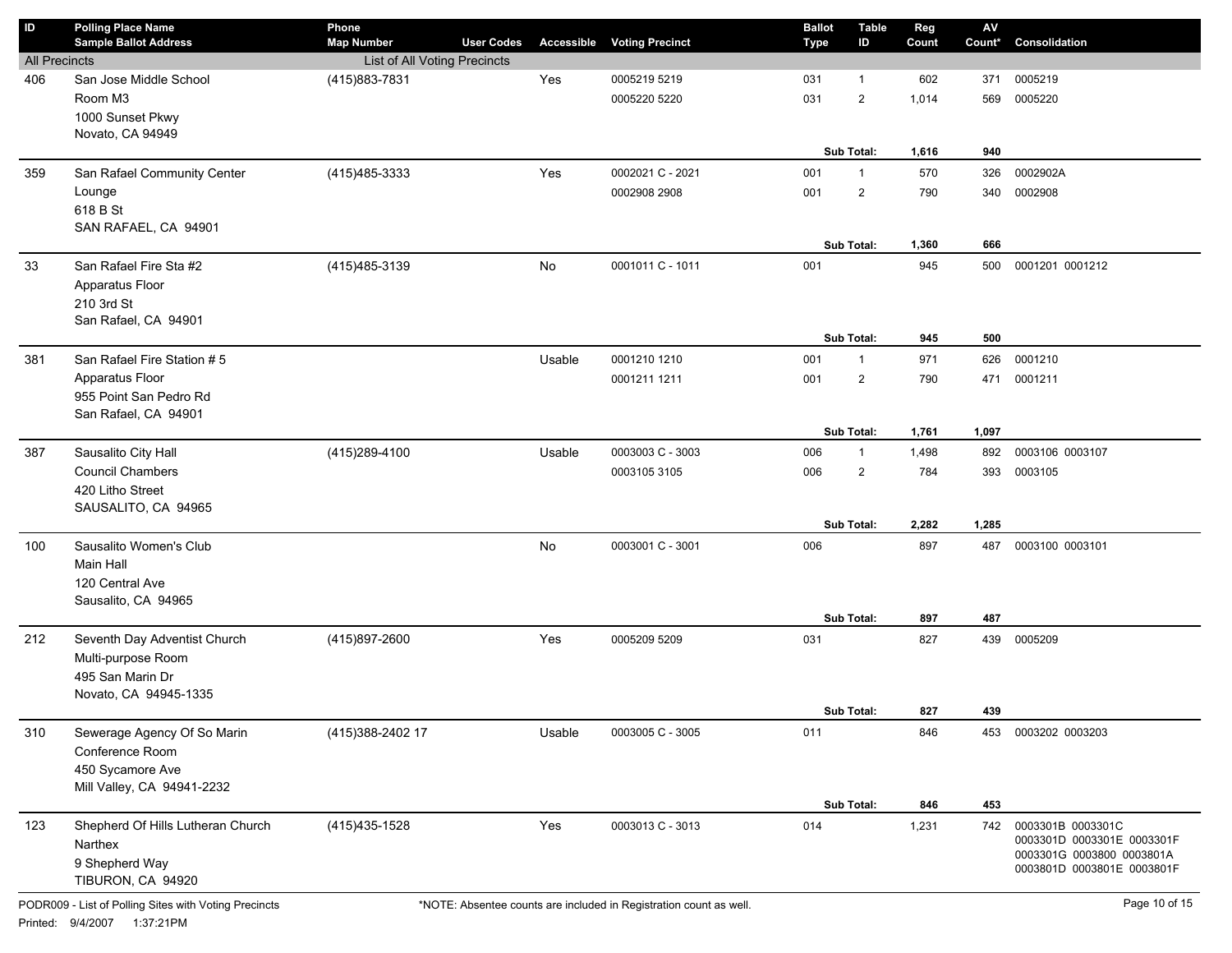| $\overline{D}$       | <b>Polling Place Name</b><br><b>Sample Ballot Address</b>                                                        | Phone<br><b>Map Number</b>   | <b>User Codes</b> |           | <b>Accessible Voting Precinct</b> | <b>Ballot</b><br><b>Type</b> | <b>Table</b><br>ID                           | Reg<br>Count        | AV<br>Count*      | Consolidation      |
|----------------------|------------------------------------------------------------------------------------------------------------------|------------------------------|-------------------|-----------|-----------------------------------|------------------------------|----------------------------------------------|---------------------|-------------------|--------------------|
| <b>All Precincts</b> |                                                                                                                  | List of All Voting Precincts |                   |           |                                   |                              |                                              |                     |                   |                    |
|                      |                                                                                                                  |                              |                   |           |                                   |                              | Sub Total:                                   | 1,231               | 742               |                    |
| 176                  | Sinaloa School<br>Library<br>2045 Vineyard Rd<br>Novato, CA 94947-3810                                           | (415) 897-2111               |                   | Yes       | 0004023 C - 4023                  | 031                          | Sub Total:                                   | 828<br>828          | 464<br>464        | 0004502B           |
|                      |                                                                                                                  |                              |                   |           |                                   |                              |                                              |                     |                   |                    |
| 247                  | Sleepy Hollow Homes Association<br>Main Room With Fireplace<br>1317 Butterfield Rd<br>San Anselmo, CA 94960-1055 |                              |                   | Usable    | 0002016 C - 2016                  | 006                          | Sub Total:                                   | 1,079<br>1,079      | 590<br>590        | 0002600 0002602    |
| 81                   | Sleepy Hollow Presbyterian Church<br>Downstairs Room<br>100 Tarry Rd<br>San Anselmo, CA 94960-1066               | (415) 453-8221               |                   | Yes       | 0002601 2601                      | 006                          | <b>Sub Total:</b>                            | 507                 | 267               | 0002601            |
|                      |                                                                                                                  |                              |                   |           |                                   |                              |                                              | 507                 | 267               |                    |
| 311                  | So Marin Fire Protection Dist<br><b>Training Room</b><br>308 Reed Blvd<br>MILL VALLEY, CA 94941                  | (415) 388-8182               |                   | Yes       | 0003031 C - 3031                  | 017                          | Sub Total:                                   | 873<br>873          | 475<br>475        | 0003701 0003703    |
| 28                   | St Luke Presbyterian Church                                                                                      | (415) 454-2705               |                   | <b>No</b> | 0001014 C - 1014                  | 001                          | $\mathbf{1}$                                 | 985                 | 602               | 0001206 0001207    |
|                      | <b>Bayview Room</b><br>10 Bayview Dr<br>SAN RAFAEL, CA 94901                                                     |                              |                   |           | 0001024 C - 1024                  | 004                          | $\overline{2}$                               | 739                 | 417               | 0001800 0001801    |
|                      |                                                                                                                  |                              |                   |           |                                   |                              | Sub Total:                                   | 1,724               | 1,019             |                    |
| 194                  | St Patrick's Church<br><b>Healy Hall</b><br>Magnolia & King Streets<br>Larkspur, CA 94939-1943                   | (415)924-0600                |                   | Yes       | 0002108 2108<br>0002109 2109      | 006<br>006                   | $\mathbf{1}$<br>$\overline{2}$<br>Sub Total: | 786<br>546<br>1,332 | 420<br>297<br>717 | 0002108<br>0002109 |
| 274                  | St Sebastian's Church                                                                                            | (415)461-0704                |                   | Yes       | 0002019 C - 2019                  | 005                          | $\mathbf{1}$                                 | 1,019               | 617               | 0002800 0002801    |
|                      | Parish Hall<br>373 Bon Air Rd<br>KENTFIELD, CA 94904                                                             |                              |                   |           | 0002102 2102                      | 005                          | 2<br>Sub Total:                              | 882<br>1,901        | 503<br>1,120      | 0002102            |
| 101                  | Star Of Sea Catholic Church                                                                                      | (415) 332-1765               |                   | Usable    | 0003002 C - 3002                  | 006                          | $\mathbf{1}$                                 | 882                 | 500               | 0003102 0003103    |
|                      | Parish Hall<br>180 Harrison Ave<br>SAUSALITO, CA 94965                                                           |                              |                   |           | 0003104 3104                      | 006                          | $\overline{2}$<br>Sub Total:                 | 724<br>1,606        | 349<br>849        | 0003104            |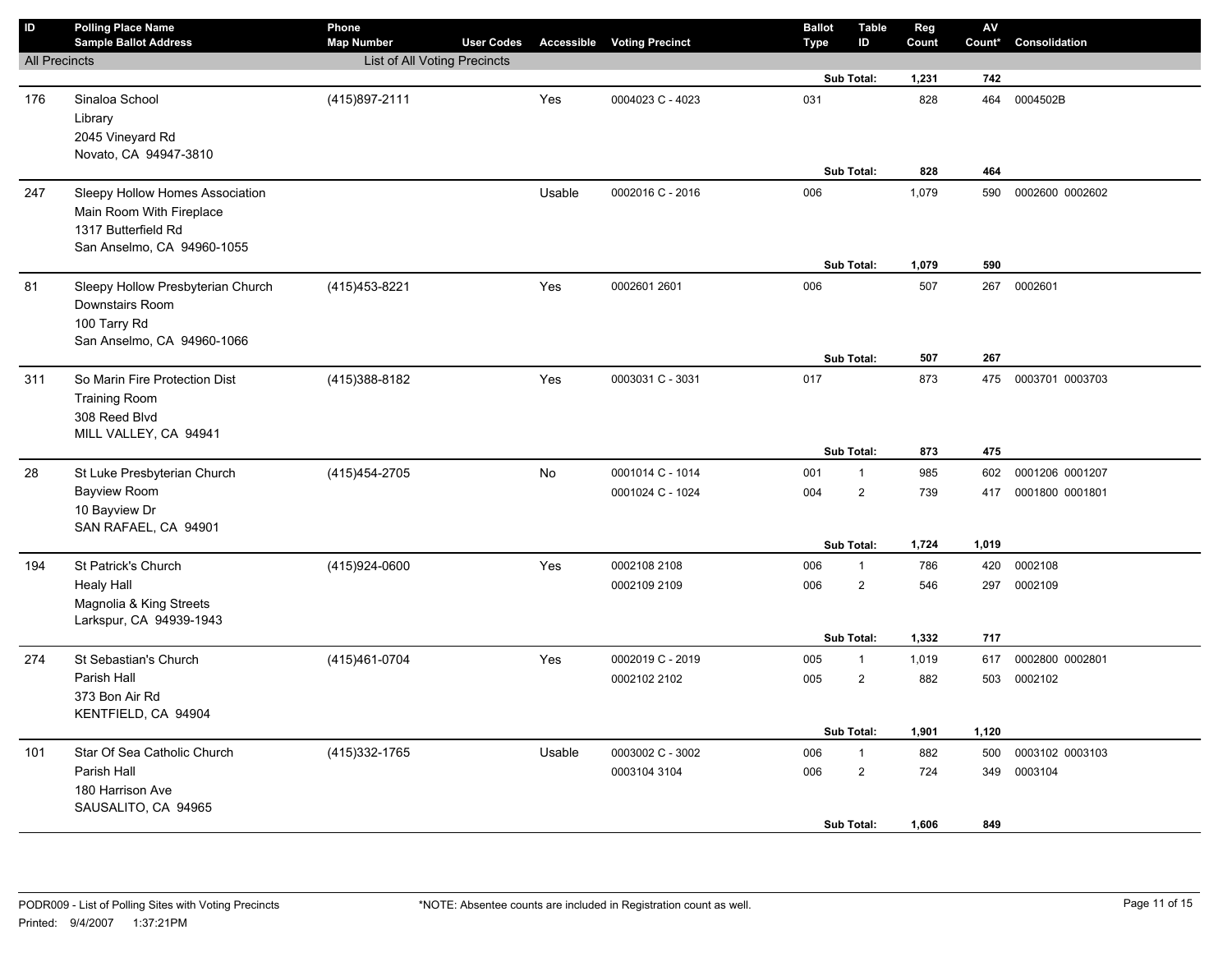| $\sf ID$                    | <b>Polling Place Name</b>                                                                              | Phone                                         |                   |            |                                  | <b>Ballot</b> | <b>Table</b>                     | Reg            | $\mathsf{AV}$ |                                                          |
|-----------------------------|--------------------------------------------------------------------------------------------------------|-----------------------------------------------|-------------------|------------|----------------------------------|---------------|----------------------------------|----------------|---------------|----------------------------------------------------------|
|                             | <b>Sample Ballot Address</b>                                                                           | <b>Map Number</b>                             | <b>User Codes</b> | Accessible | <b>Voting Precinct</b>           | <b>Type</b>   | ID                               | Count          | Count*        | Consolidation                                            |
| <b>All Precincts</b><br>168 | Stinson Beach Community Center<br><b>Board Room</b><br>30 Belvedere<br>STINSON BEACH, CA 94970         | List of All Voting Precincts<br>(415)868-2825 |                   | Yes        | 0004017 C - 4017                 | 030           |                                  | 469            | 253           | 0004305B 0004305C<br>0004305D 0004305E                   |
|                             |                                                                                                        |                                               |                   |            |                                  |               | Sub Total:                       | 469            | 253           |                                                          |
| 153                         | <b>Strawberry Shores Office</b><br><b>Recreation Room</b><br>111 Seminary Dr.<br>MILL VALLEY, CA 94941 | (415)383-6688                                 |                   | No         | 0003030 C - 3030                 | 017           | Sub Total:                       | 1,069<br>1,069 | 564<br>564    | 0003700 0003706                                          |
| 342                         | Tam Valley Community Ctr                                                                               |                                               |                   | Usable     | 0003022 C - 3022                 | 019           | $\overline{1}$                   | 1,248          | 673           | 0003500 0003507                                          |
|                             | Main Auditorium Hall<br>203 Marin Ave                                                                  |                                               |                   |            | 0003024 C - 3024                 | 019           | $\overline{2}$                   | 1,037          | 506           | 0003502 0003506A 0003506B<br>0003506C                    |
|                             | Mill Valley, CA 94941-4068                                                                             |                                               |                   |            | 0003503 3503                     | 019           | 3                                | 863            | 468           | 0003503                                                  |
|                             |                                                                                                        |                                               |                   |            |                                  |               | Sub Total:                       | 3,148          | 1,647         |                                                          |
| 206                         | Tamalpais Creek Retirement Home<br><b>Activity Room</b><br>853 Tamalpais Ave<br>NOVATO, CA 94947       | (415)892-0944                                 |                   | Yes        | 0005006 C - 5006                 | 031           |                                  | 509            | 260           | 0005202B                                                 |
|                             |                                                                                                        |                                               |                   |            |                                  |               | Sub Total:                       | 509            | 260           |                                                          |
| 121                         | The Redwoods<br>Auditorium<br>40 Camino Alto<br>MILL VALLEY, CA 94941                                  | (415) 383-2741                                |                   | Yes        | 0003216 3216                     | 011           |                                  | 623            | 405           | 0003216                                                  |
|                             |                                                                                                        |                                               |                   |            |                                  |               | Sub Total:                       | 623            | 405           |                                                          |
| 260                         | The Tamalpais<br>Auditorium<br>501 Via Casitas<br>GREENBRAE, CA 94904                                  | (415)461-2300                                 |                   | Yes        | 0002101 2101                     | 005           |                                  | 915            | 541           | 0002101                                                  |
|                             |                                                                                                        |                                               |                   |            |                                  |               | Sub Total:                       | 915            | 541           |                                                          |
| 122                         | <b>Tiburon Baptist Church</b><br>Conference Room                                                       | (415)388-3900                                 |                   | Yes        | 0003015 C - 3015                 | 015           | $\overline{1}$                   | 732            | 435           | 0003303A 0003303B 0003303D<br>0003303F 0003704D          |
|                             | 445 Greenwood Beach Rd<br>TIBURON, CA 94920                                                            |                                               |                   |            | 0003032 C - 3032                 | 017           | $\overline{2}$                   | 464            | 258           | 0003704A 0003704B 0003704C<br>0003704E 0003704F 0003704G |
|                             |                                                                                                        |                                               |                   |            |                                  |               | Sub Total:                       | 1,196          | 693           |                                                          |
| 411                         | <b>Tiburon Baptist Church</b><br>Classroom<br>445 Greenwood Beach Rd<br>Tiburon, CA 94920              |                                               |                   | Yes        | 0003014 C - 3014                 | 014           |                                  | 869            | 530           | 0003302A 0003302C                                        |
|                             |                                                                                                        |                                               |                   |            |                                  |               | Sub Total:                       | 869            | 530           |                                                          |
| 335                         | <b>Tiburon Town Hall</b><br><b>Council Chambers</b><br>1505 Tiburon Blvd<br>Tiburon, CA 94920          | (415) 435-7389                                |                   | Yes        | 0003018 C - 3018<br>0003304 3304 | 013<br>013    | $\overline{1}$<br>$\overline{2}$ | 1,351<br>841   | 769<br>518    | 0003305C 0003306<br>0003304                              |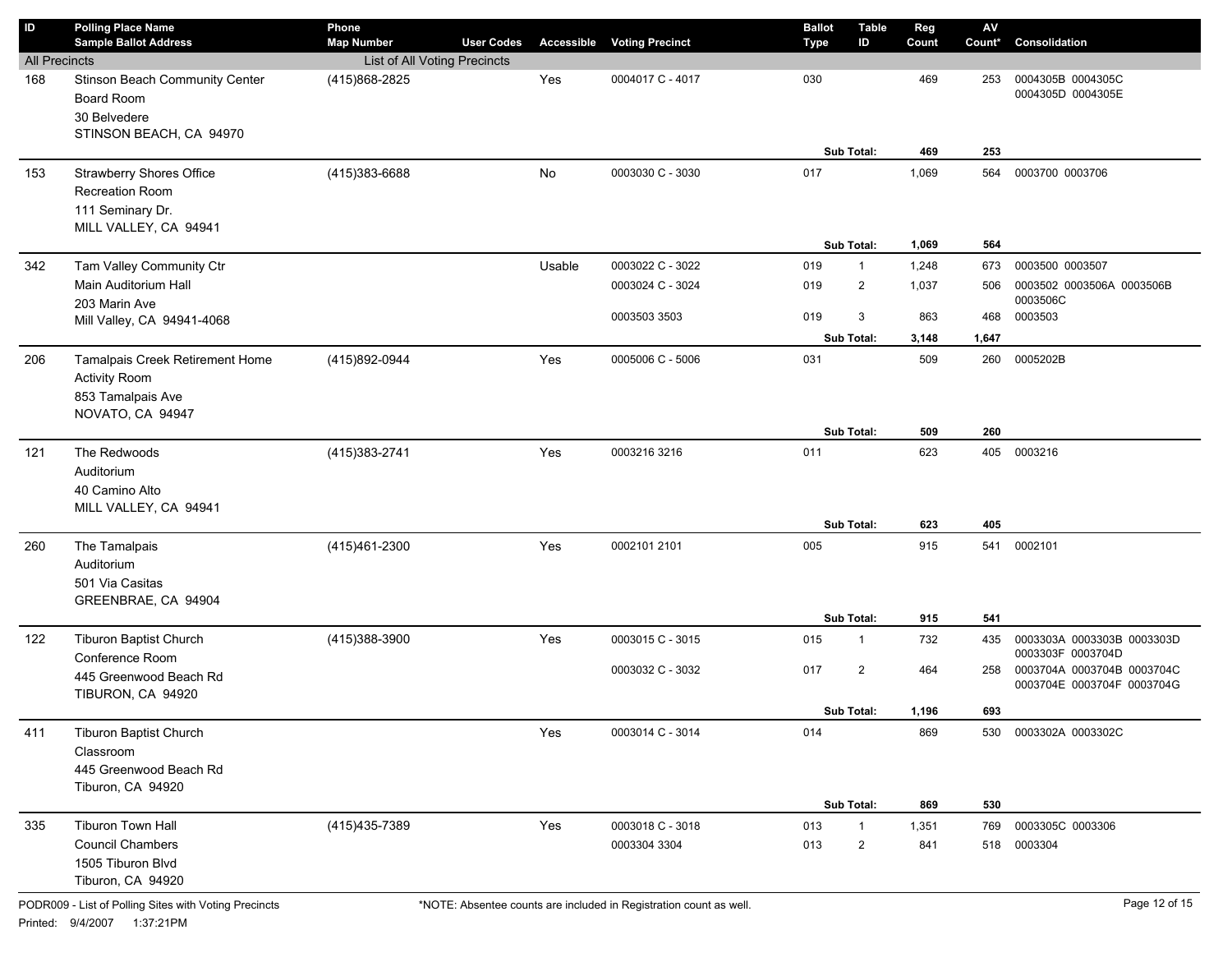| List of All Voting Precincts<br><b>All Precincts</b><br>Sub Total:<br>2,192<br>1,287<br>Yes<br>407<br><b>Tomales Regional History Center</b><br>(707) 878-9443<br>0004003 C - 4003<br>023<br>450<br>0004101A 0004101D 0004101E<br>254<br>0004101F 0004101G<br>Downstairs Meeting Room<br>0004101H 0004101I<br>26701 State Route 1<br>Tomales, CA 94971-0262<br>Sub Total:<br>450<br>254<br>Yes<br>700<br>0005211<br>United Methodist Church<br>(415)892-9896<br>0005211 5211<br>031<br>$\mathbf{1}$<br>347<br>374<br>Social Hall<br>$\overline{2}$<br>0005214 5214<br>870<br>521<br>0005214<br>031<br>1473 South Novato Blvd<br>$\mathbf{3}$<br>0005218 5218<br>031<br>927<br>507<br>0005218<br>NOVATO, CA 94947<br>Sub Total:<br>1,375<br>2,497<br>0001501 0001502<br>(415) 507-0945<br>0001016 C - 1016<br>003<br>$\mathbf{1}$<br>866<br>452<br>35<br>Venetia Oaks<br>Usable<br><b>Recreation Room</b><br>$\overline{2}$<br>0001500 1500<br>003<br>705<br>409<br>0001500<br>263 N San Pedro Rd<br>San Rafael, CA 94903<br>Sub Total:<br>861<br>1,571<br>9<br>Villa Marin<br>(415)499-8711x2337<br>Usable<br>002<br>394<br>277 0001110<br>0001110 1110<br>Card Room<br>100 Thorndale Dr | $\mathsf{ID}$ | <b>Polling Place Name</b><br><b>Sample Ballot Address</b> | Phone<br><b>Map Number</b> | <b>User Codes</b> | Accessible | <b>Voting Precinct</b> | <b>Ballot</b><br>Type | <b>Table</b><br>ID | Reg<br>Count | AV<br>Count* | Consolidation |
|------------------------------------------------------------------------------------------------------------------------------------------------------------------------------------------------------------------------------------------------------------------------------------------------------------------------------------------------------------------------------------------------------------------------------------------------------------------------------------------------------------------------------------------------------------------------------------------------------------------------------------------------------------------------------------------------------------------------------------------------------------------------------------------------------------------------------------------------------------------------------------------------------------------------------------------------------------------------------------------------------------------------------------------------------------------------------------------------------------------------------------------------------------------------------------------|---------------|-----------------------------------------------------------|----------------------------|-------------------|------------|------------------------|-----------------------|--------------------|--------------|--------------|---------------|
|                                                                                                                                                                                                                                                                                                                                                                                                                                                                                                                                                                                                                                                                                                                                                                                                                                                                                                                                                                                                                                                                                                                                                                                          |               |                                                           |                            |                   |            |                        |                       |                    |              |              |               |
|                                                                                                                                                                                                                                                                                                                                                                                                                                                                                                                                                                                                                                                                                                                                                                                                                                                                                                                                                                                                                                                                                                                                                                                          |               |                                                           |                            |                   |            |                        |                       |                    |              |              |               |
|                                                                                                                                                                                                                                                                                                                                                                                                                                                                                                                                                                                                                                                                                                                                                                                                                                                                                                                                                                                                                                                                                                                                                                                          |               |                                                           |                            |                   |            |                        |                       |                    |              |              |               |
|                                                                                                                                                                                                                                                                                                                                                                                                                                                                                                                                                                                                                                                                                                                                                                                                                                                                                                                                                                                                                                                                                                                                                                                          |               |                                                           |                            |                   |            |                        |                       |                    |              |              |               |
|                                                                                                                                                                                                                                                                                                                                                                                                                                                                                                                                                                                                                                                                                                                                                                                                                                                                                                                                                                                                                                                                                                                                                                                          |               |                                                           |                            |                   |            |                        |                       |                    |              |              |               |
|                                                                                                                                                                                                                                                                                                                                                                                                                                                                                                                                                                                                                                                                                                                                                                                                                                                                                                                                                                                                                                                                                                                                                                                          |               |                                                           |                            |                   |            |                        |                       |                    |              |              |               |
|                                                                                                                                                                                                                                                                                                                                                                                                                                                                                                                                                                                                                                                                                                                                                                                                                                                                                                                                                                                                                                                                                                                                                                                          |               |                                                           |                            |                   |            |                        |                       |                    |              |              |               |
|                                                                                                                                                                                                                                                                                                                                                                                                                                                                                                                                                                                                                                                                                                                                                                                                                                                                                                                                                                                                                                                                                                                                                                                          |               |                                                           |                            |                   |            |                        |                       |                    |              |              |               |
|                                                                                                                                                                                                                                                                                                                                                                                                                                                                                                                                                                                                                                                                                                                                                                                                                                                                                                                                                                                                                                                                                                                                                                                          |               |                                                           |                            |                   |            |                        |                       |                    |              |              |               |
|                                                                                                                                                                                                                                                                                                                                                                                                                                                                                                                                                                                                                                                                                                                                                                                                                                                                                                                                                                                                                                                                                                                                                                                          |               |                                                           |                            |                   |            |                        |                       |                    |              |              |               |
|                                                                                                                                                                                                                                                                                                                                                                                                                                                                                                                                                                                                                                                                                                                                                                                                                                                                                                                                                                                                                                                                                                                                                                                          |               |                                                           |                            |                   |            |                        |                       |                    |              |              |               |
|                                                                                                                                                                                                                                                                                                                                                                                                                                                                                                                                                                                                                                                                                                                                                                                                                                                                                                                                                                                                                                                                                                                                                                                          |               |                                                           |                            |                   |            |                        |                       |                    |              |              |               |
|                                                                                                                                                                                                                                                                                                                                                                                                                                                                                                                                                                                                                                                                                                                                                                                                                                                                                                                                                                                                                                                                                                                                                                                          |               |                                                           |                            |                   |            |                        |                       |                    |              |              |               |
|                                                                                                                                                                                                                                                                                                                                                                                                                                                                                                                                                                                                                                                                                                                                                                                                                                                                                                                                                                                                                                                                                                                                                                                          |               |                                                           |                            |                   |            |                        |                       |                    |              |              |               |
|                                                                                                                                                                                                                                                                                                                                                                                                                                                                                                                                                                                                                                                                                                                                                                                                                                                                                                                                                                                                                                                                                                                                                                                          |               |                                                           |                            |                   |            |                        |                       |                    |              |              |               |
|                                                                                                                                                                                                                                                                                                                                                                                                                                                                                                                                                                                                                                                                                                                                                                                                                                                                                                                                                                                                                                                                                                                                                                                          |               |                                                           |                            |                   |            |                        |                       |                    |              |              |               |
| SAN RAFAEL, CA 94903                                                                                                                                                                                                                                                                                                                                                                                                                                                                                                                                                                                                                                                                                                                                                                                                                                                                                                                                                                                                                                                                                                                                                                     |               |                                                           |                            |                   |            |                        |                       |                    |              |              |               |
| Sub Total:<br>277<br>394                                                                                                                                                                                                                                                                                                                                                                                                                                                                                                                                                                                                                                                                                                                                                                                                                                                                                                                                                                                                                                                                                                                                                                 |               |                                                           |                            |                   |            |                        |                       |                    |              |              |               |
| Wade Thomas School<br>(415) 454-4603<br>Usable<br>0002005 C - 2005<br>0002200 0002203 0002204<br>55<br>007<br>$\overline{1}$<br>1,194<br>662                                                                                                                                                                                                                                                                                                                                                                                                                                                                                                                                                                                                                                                                                                                                                                                                                                                                                                                                                                                                                                             |               |                                                           |                            |                   |            |                        |                       |                    |              |              |               |
| Multipurpose Room<br>$\overline{2}$<br>0002006 C - 2006<br>007<br>1,045<br>0002201 0002202<br>508                                                                                                                                                                                                                                                                                                                                                                                                                                                                                                                                                                                                                                                                                                                                                                                                                                                                                                                                                                                                                                                                                        |               |                                                           |                            |                   |            |                        |                       |                    |              |              |               |
| Ross At Kensington                                                                                                                                                                                                                                                                                                                                                                                                                                                                                                                                                                                                                                                                                                                                                                                                                                                                                                                                                                                                                                                                                                                                                                       |               |                                                           |                            |                   |            |                        |                       |                    |              |              |               |
| San Anselmo, CA 94960-2941                                                                                                                                                                                                                                                                                                                                                                                                                                                                                                                                                                                                                                                                                                                                                                                                                                                                                                                                                                                                                                                                                                                                                               |               |                                                           |                            |                   |            |                        |                       |                    |              |              |               |
| 1,170<br>Sub Total:<br>2,239                                                                                                                                                                                                                                                                                                                                                                                                                                                                                                                                                                                                                                                                                                                                                                                                                                                                                                                                                                                                                                                                                                                                                             |               |                                                           |                            |                   |            |                        |                       |                    |              |              |               |
| Yes<br>161<br>Wild Horse Valley Clubhouse<br>0004010 C - 4010<br>027<br>702<br>0004202B 0004202D 0004203B<br>347                                                                                                                                                                                                                                                                                                                                                                                                                                                                                                                                                                                                                                                                                                                                                                                                                                                                                                                                                                                                                                                                         |               |                                                           |                            |                   |            |                        |                       |                    |              |              |               |
|                                                                                                                                                                                                                                                                                                                                                                                                                                                                                                                                                                                                                                                                                                                                                                                                                                                                                                                                                                                                                                                                                                                                                                                          |               |                                                           |                            |                   |            |                        |                       |                    |              |              |               |
| 110 Wild Horse Valley Dr                                                                                                                                                                                                                                                                                                                                                                                                                                                                                                                                                                                                                                                                                                                                                                                                                                                                                                                                                                                                                                                                                                                                                                 |               |                                                           |                            |                   |            |                        |                       |                    |              |              |               |
| NOVATO, CA 94947                                                                                                                                                                                                                                                                                                                                                                                                                                                                                                                                                                                                                                                                                                                                                                                                                                                                                                                                                                                                                                                                                                                                                                         |               |                                                           |                            |                   |            |                        |                       |                    |              |              |               |
| 347<br>Sub Total:<br>702                                                                                                                                                                                                                                                                                                                                                                                                                                                                                                                                                                                                                                                                                                                                                                                                                                                                                                                                                                                                                                                                                                                                                                 |               |                                                           |                            |                   |            |                        |                       |                    |              |              |               |
| Yes<br>0004020 C - 4020<br>006<br>172<br>Woodacre Improvement Club<br>(415)488-0708<br>1,114<br>526<br>0004402A 0004402B 0004402C<br>0004403                                                                                                                                                                                                                                                                                                                                                                                                                                                                                                                                                                                                                                                                                                                                                                                                                                                                                                                                                                                                                                             |               |                                                           |                            |                   |            |                        |                       |                    |              |              |               |
| Large Room                                                                                                                                                                                                                                                                                                                                                                                                                                                                                                                                                                                                                                                                                                                                                                                                                                                                                                                                                                                                                                                                                                                                                                               |               |                                                           |                            |                   |            |                        |                       |                    |              |              |               |
| 1 Garden Way<br>WOODACRE, CA 94973                                                                                                                                                                                                                                                                                                                                                                                                                                                                                                                                                                                                                                                                                                                                                                                                                                                                                                                                                                                                                                                                                                                                                       |               |                                                           |                            |                   |            |                        |                       |                    |              |              |               |
| Sub Total:<br>526<br>1,114                                                                                                                                                                                                                                                                                                                                                                                                                                                                                                                                                                                                                                                                                                                                                                                                                                                                                                                                                                                                                                                                                                                                                               |               |                                                           |                            |                   |            |                        |                       |                    |              |              |               |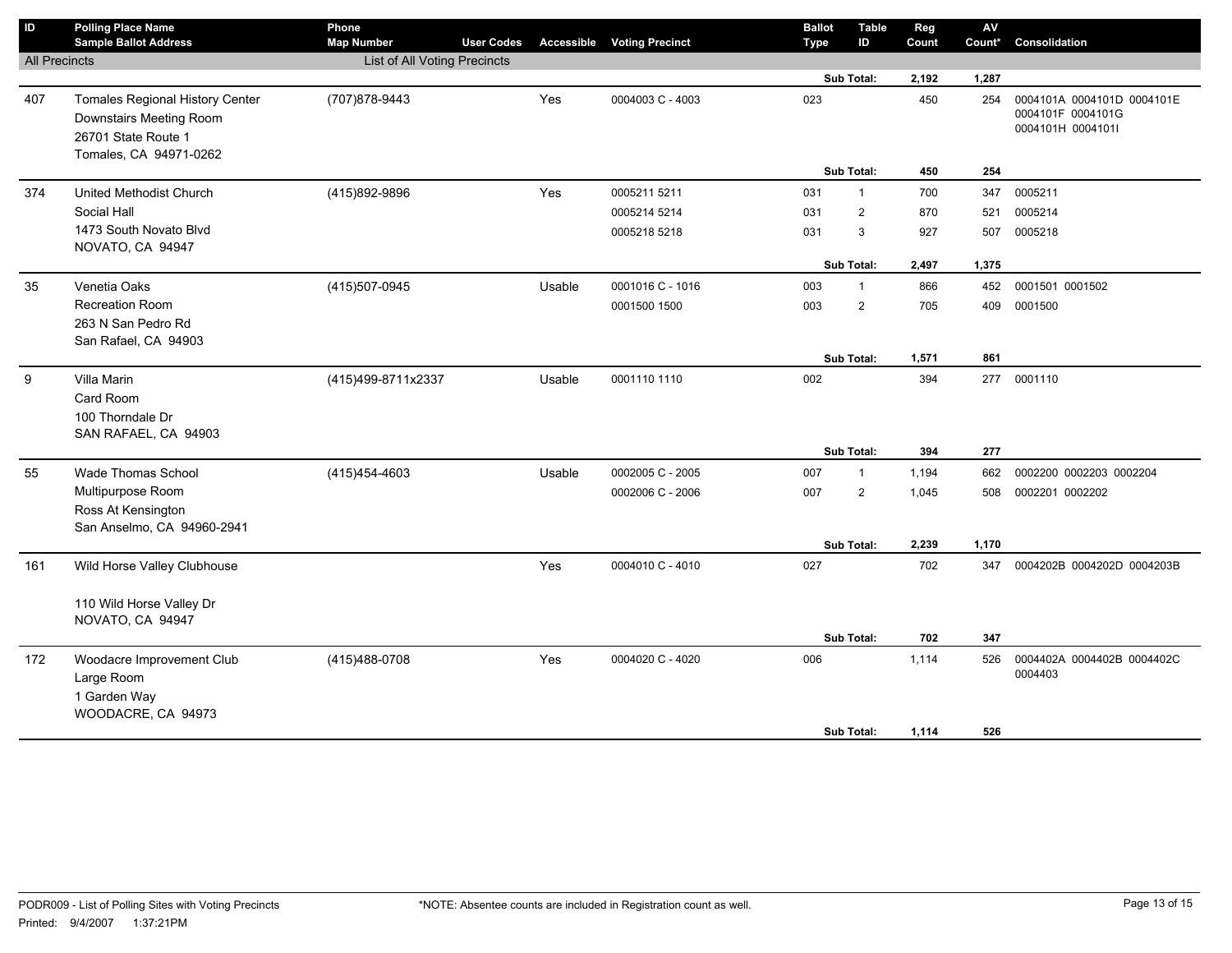| I ID                                        | <b>Polling Place Name</b><br><b>Sample Ballot Address</b> | Phone <b>M</b><br>Map Number |  |  | User Codes Accessible Voting Precinct | <b>Ballot</b><br>Type | Table<br><b>ID</b> | Reg<br>Count | <b>AV</b> | <b>Count*</b> Consolidation |
|---------------------------------------------|-----------------------------------------------------------|------------------------------|--|--|---------------------------------------|-----------------------|--------------------|--------------|-----------|-----------------------------|
| <b>Total Selected Poll Sites: 109</b>       |                                                           |                              |  |  |                                       | <b>Grand Total:</b>   |                    | 136.965      | 74,644    |                             |
| <b>Total Selected Voting Precincts: 166</b> |                                                           |                              |  |  |                                       |                       |                    |              |           |                             |

**Total Unassigned Voting Precincts: 0**